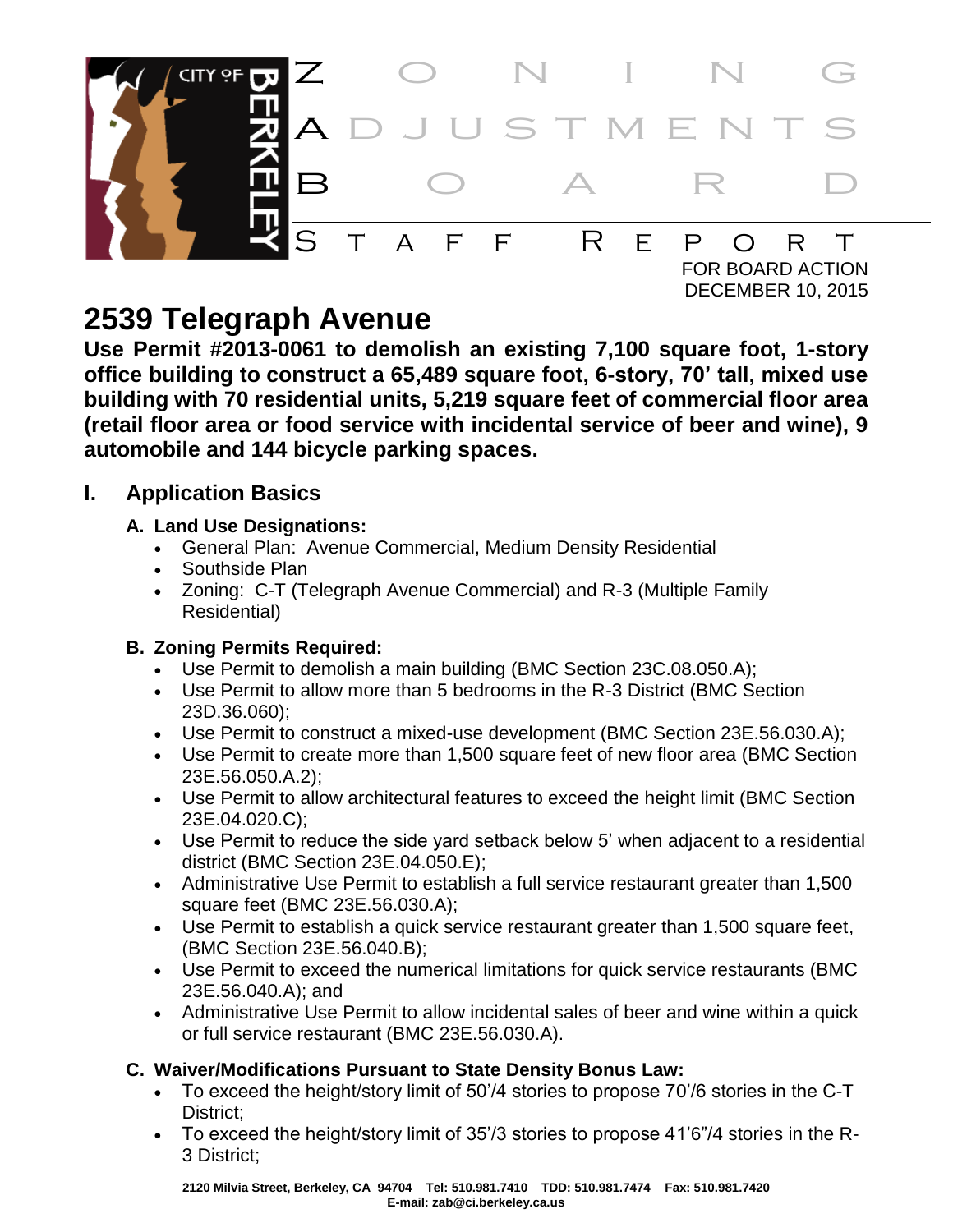- To reduce the minimum interior sideyard setback from 4' to 0' in the R-3 District;
- To exceed the maximum allowable lot coverage limit of 35% in the R-3 District, and
- To reduce the minimum setback from Regent Street from 15' to 2' in the R-3 District.

#### **D. Concession Pursuant to State Density Bonus Law:**

 Reduce the R-3 District residential parking requirement from 9 required spaces to 3 spaces to allow for 6 spaces to be used by any tenant or occupant of the building.

#### **E. CEQA Determination:**

The project is eligible for streamlined review for infill projects pursuant to California Environmental Quality Act (CEQA) Guidelines Section 15183.3. The City determined that the infill project would result in new specific effects or more significant effects than what was analyzed under the Southside Plan EIR and prepared an Infill Environmental Impact Report (EIR). The Draft EIR was distributed to the members of the Zoning Adjustments Board (ZAB) and Landmarks Preservation Committee (LPC) and made available for public review on November 3, 2014. The public review and comment period on the Draft EIR ended on January 2, 2015. The Response to Comments document of the EIR was made available on June 4, 2015, and included Responses to Comments, as required by law, and changes to the Draft EIR. On June 11, 2015, the ZAB Certified the EIR (See Attachment 1 for Resolution). An Addendum was prepared to reflect the changes made to the project after the EIR was Certified (See Attachment 2 for Addendum).

#### **F. Parties Involved:**

| • Applicant              | Daniel Backman, Lowney Architecture<br>360 17th Street, Suite 100<br>Oakland, CA 94612 |
|--------------------------|----------------------------------------------------------------------------------------|
| $\bullet$ Property Owner | Panoramic Interests                                                                    |

 Property Owner Panoramic Interests 2116 Allston Way, Suite 1 Berkeley, CA 94704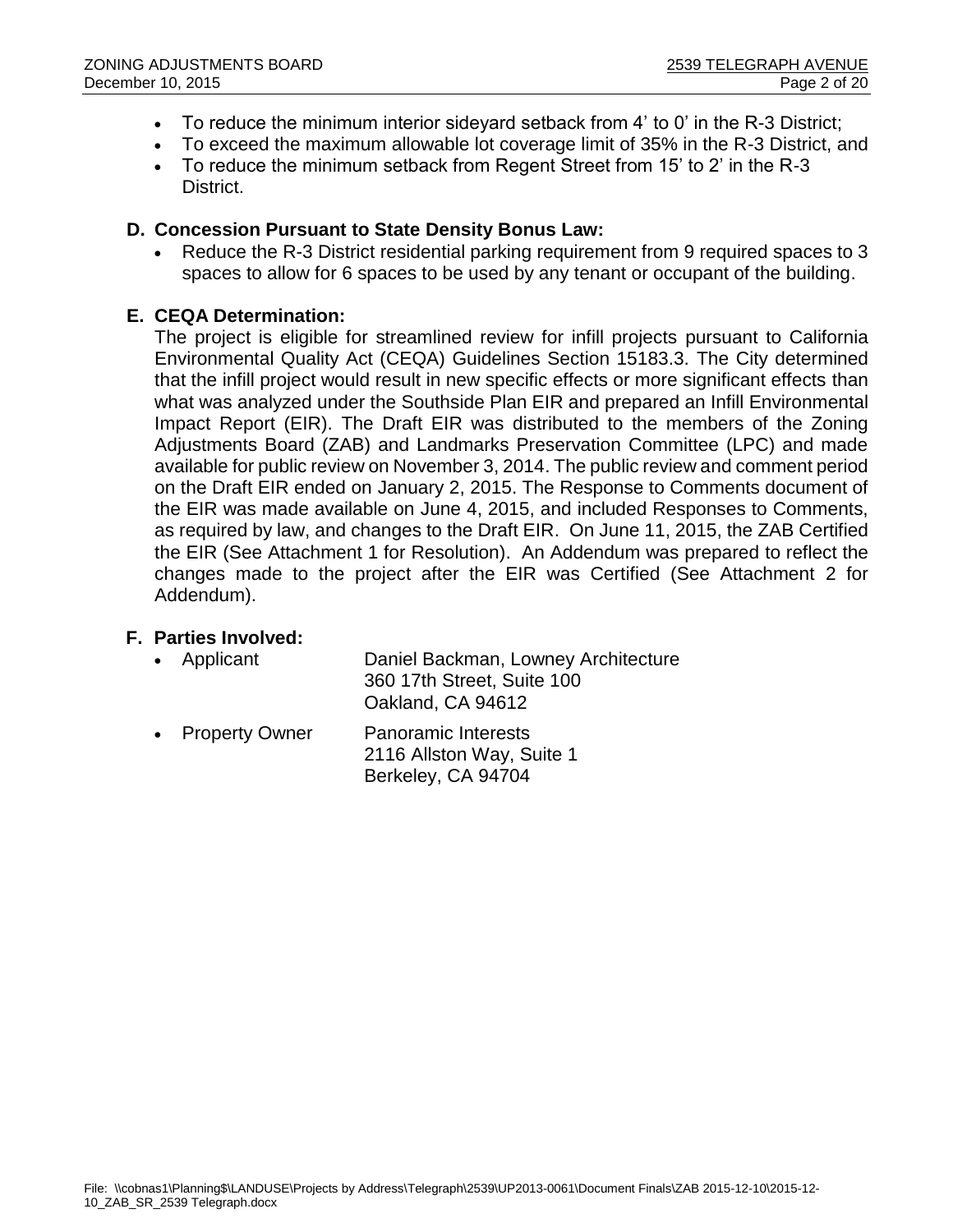**North** 

#### **Figure 1: Vicinity Map**

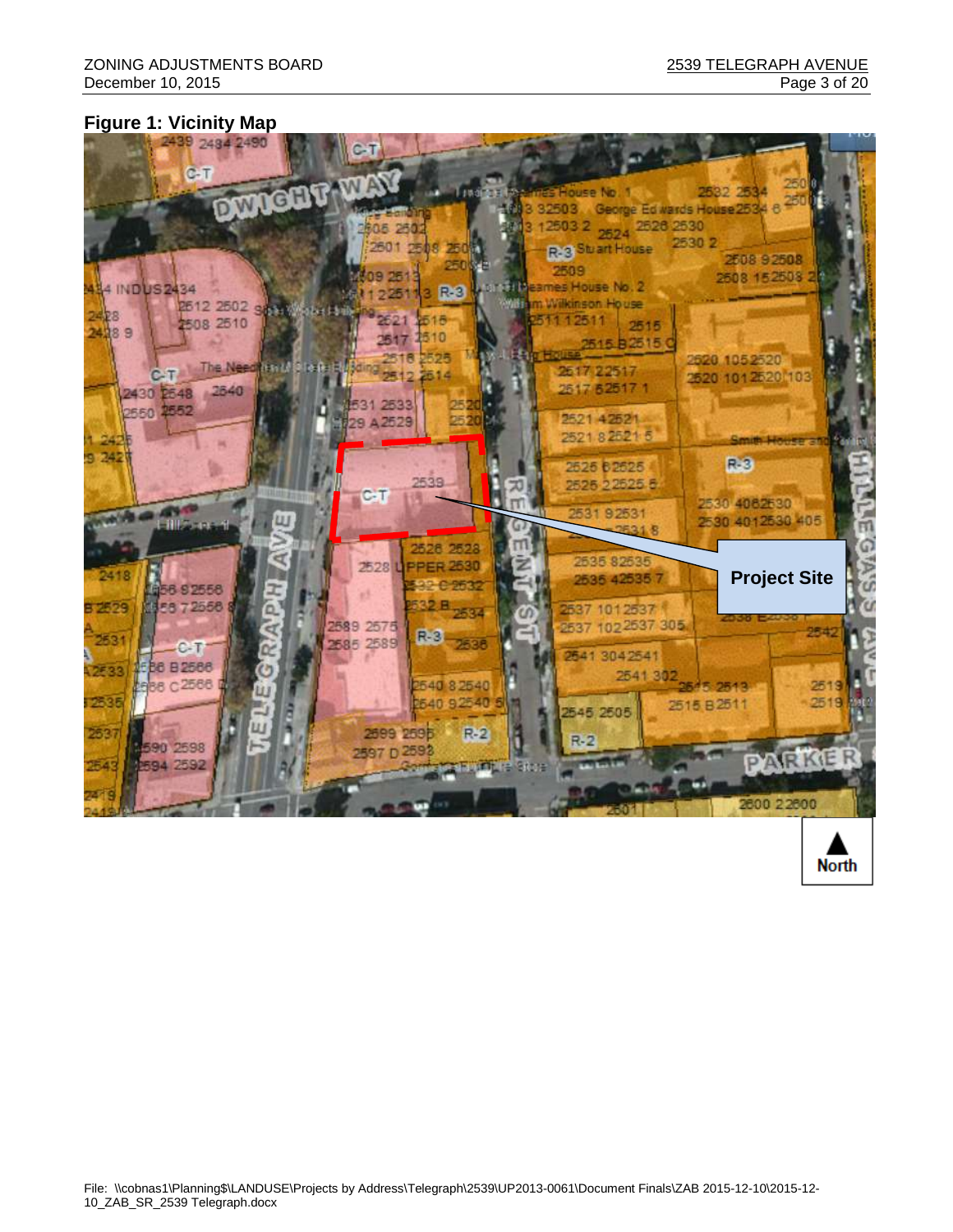



File: \\cobnas1\Planning\$\LANDUSE\Projects by Address\Telegraph\2539\UP2013-0061\Document Finals\ZAB 2015-12-10\2015-12- 10\_ZAB\_SR\_2539 Telegraph.docx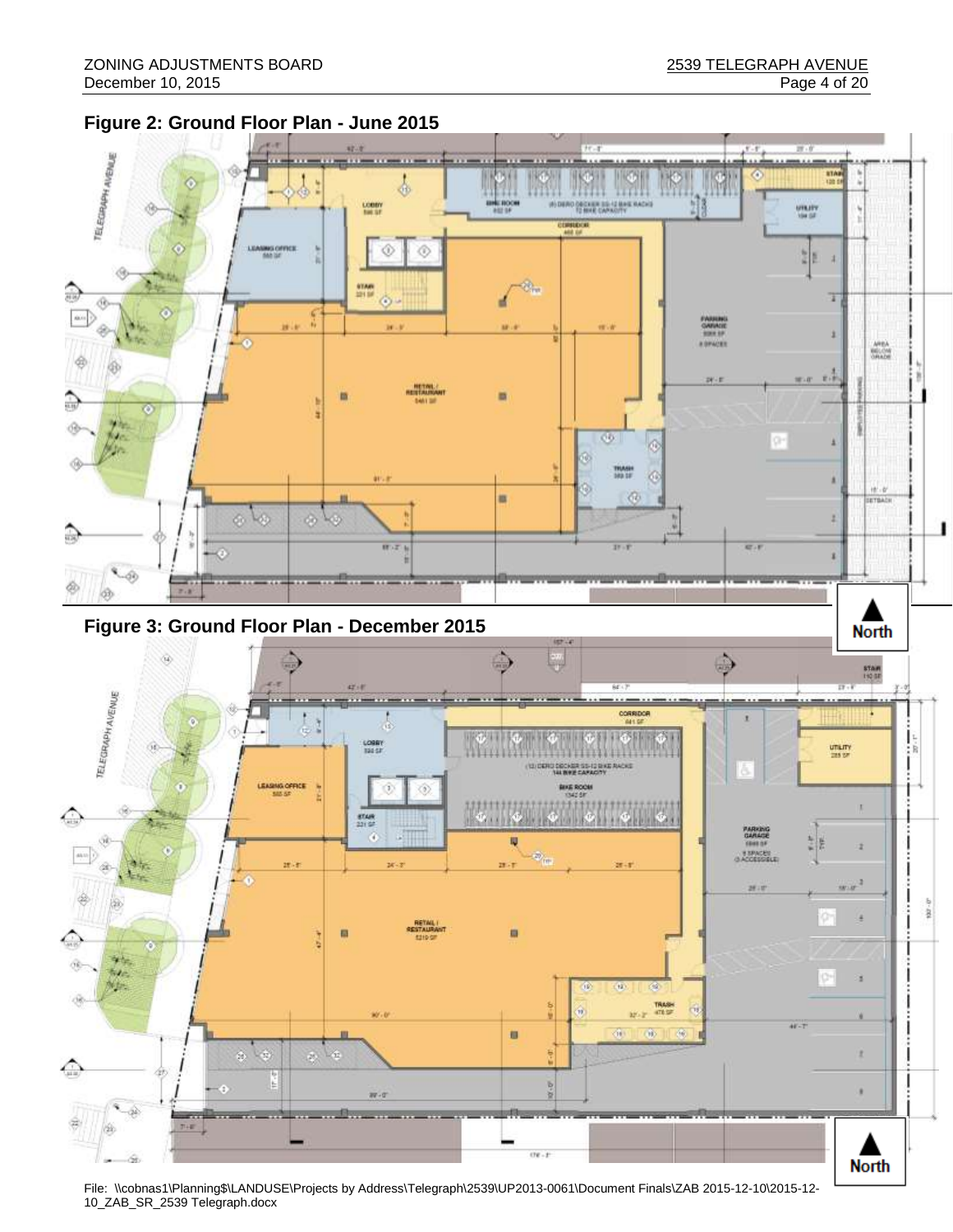**Figure 4: Floor Plan, Floors 2 - 4 June 2015**



# **Figure 5: Floor Plan, Floors 2 - 4 December 2015**



File: \\cobnas1\Planning\$\LANDUSE\Projects by Address\Telegraph\2539\UP2013-0061\Document Finals\ZAB 2015-12-10\2015-12- 10\_ZAB\_SR\_2539 Telegraph.docx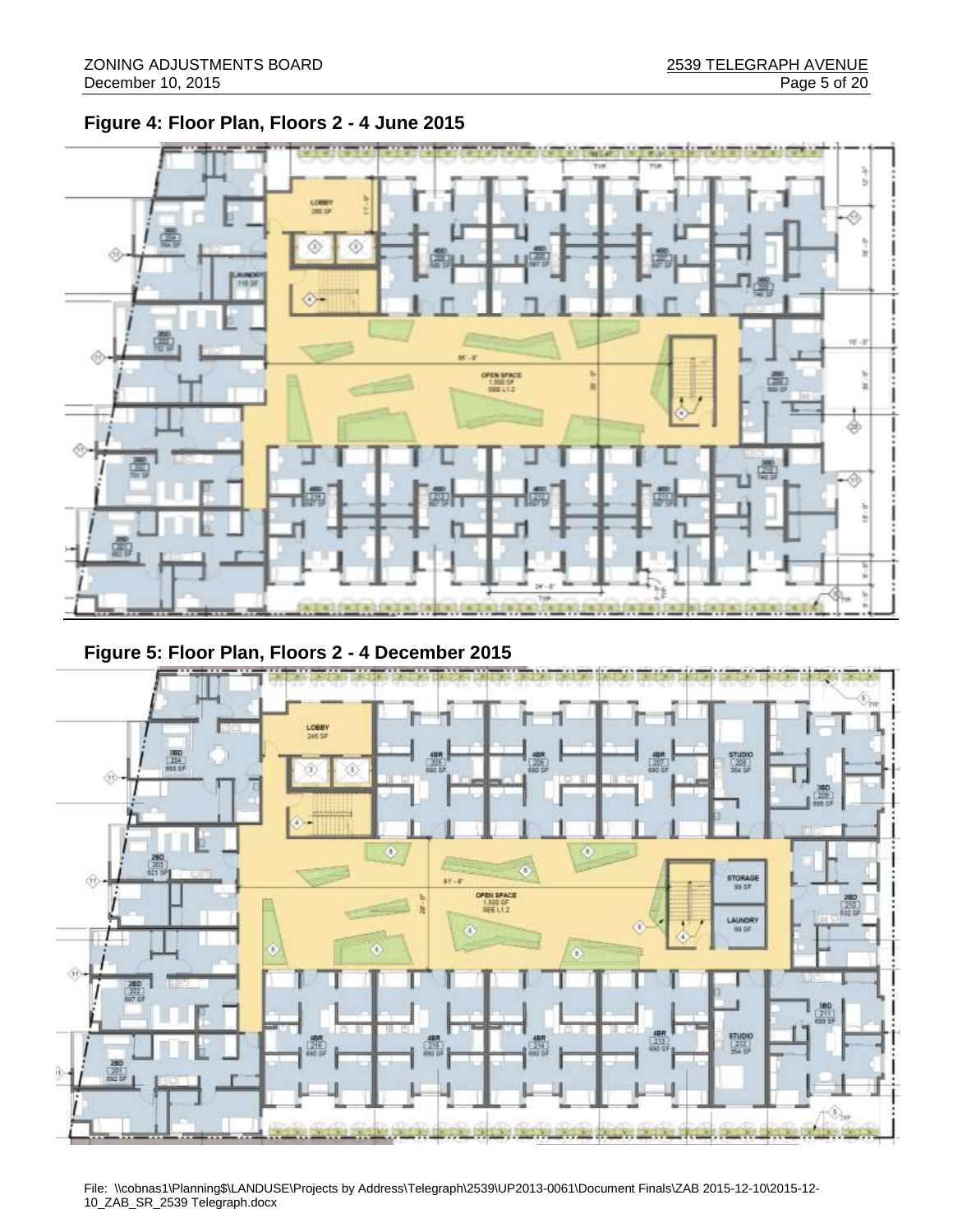# **Figure 6: Floor Plan, Floors 5 - 6 June 2015**



**Figure 7: Floor Plan, Floors 5 - 6 December 2015**



File: \\cobnas1\Planning\$\LANDUSE\Projects by Address\Telegraph\2539\UP2013-0061\Document Finals\ZAB 2015-12-10\2015-12- 10\_ZAB\_SR\_2539 Telegraph.docx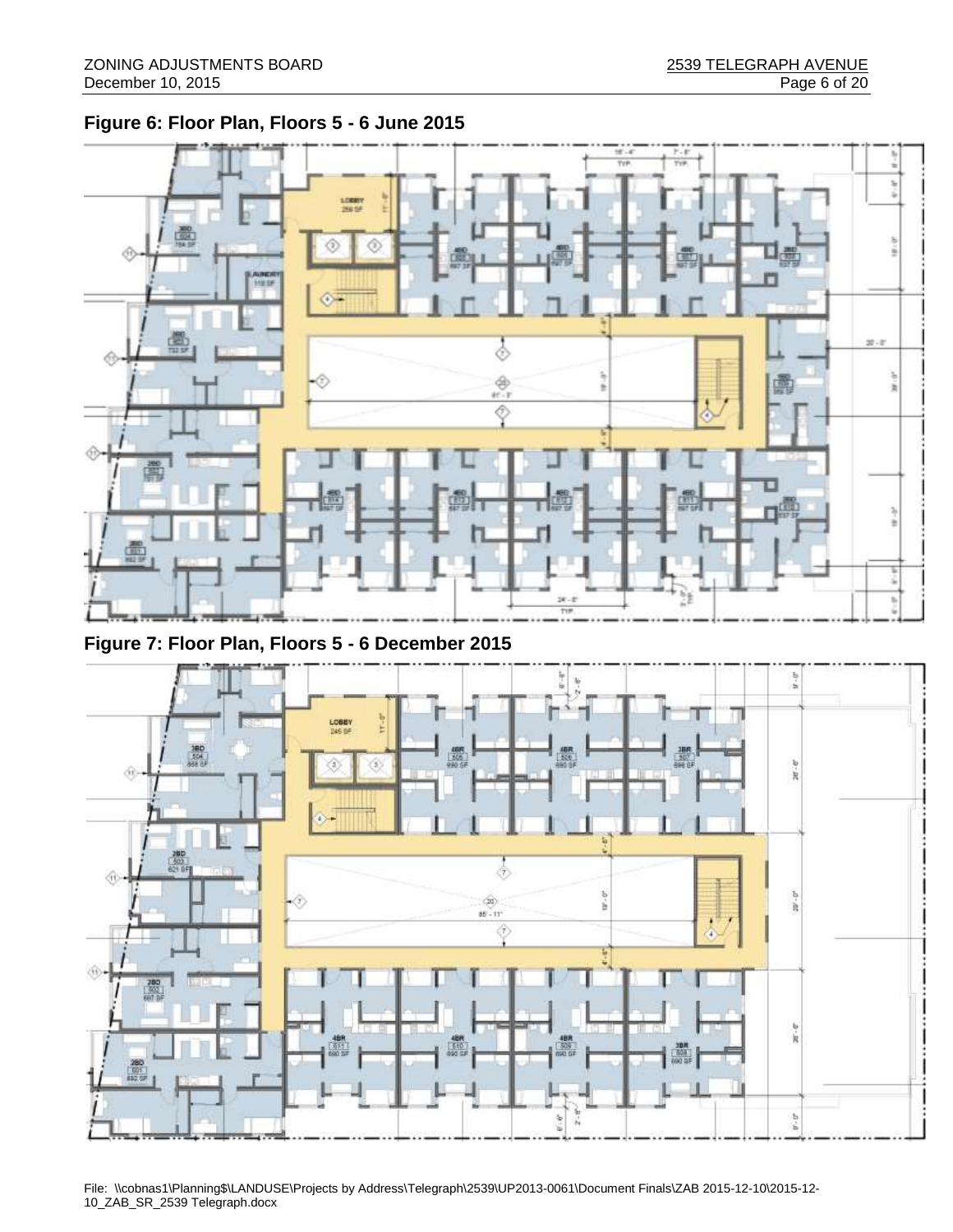

**Figure 9: North Elevation - December 2015**

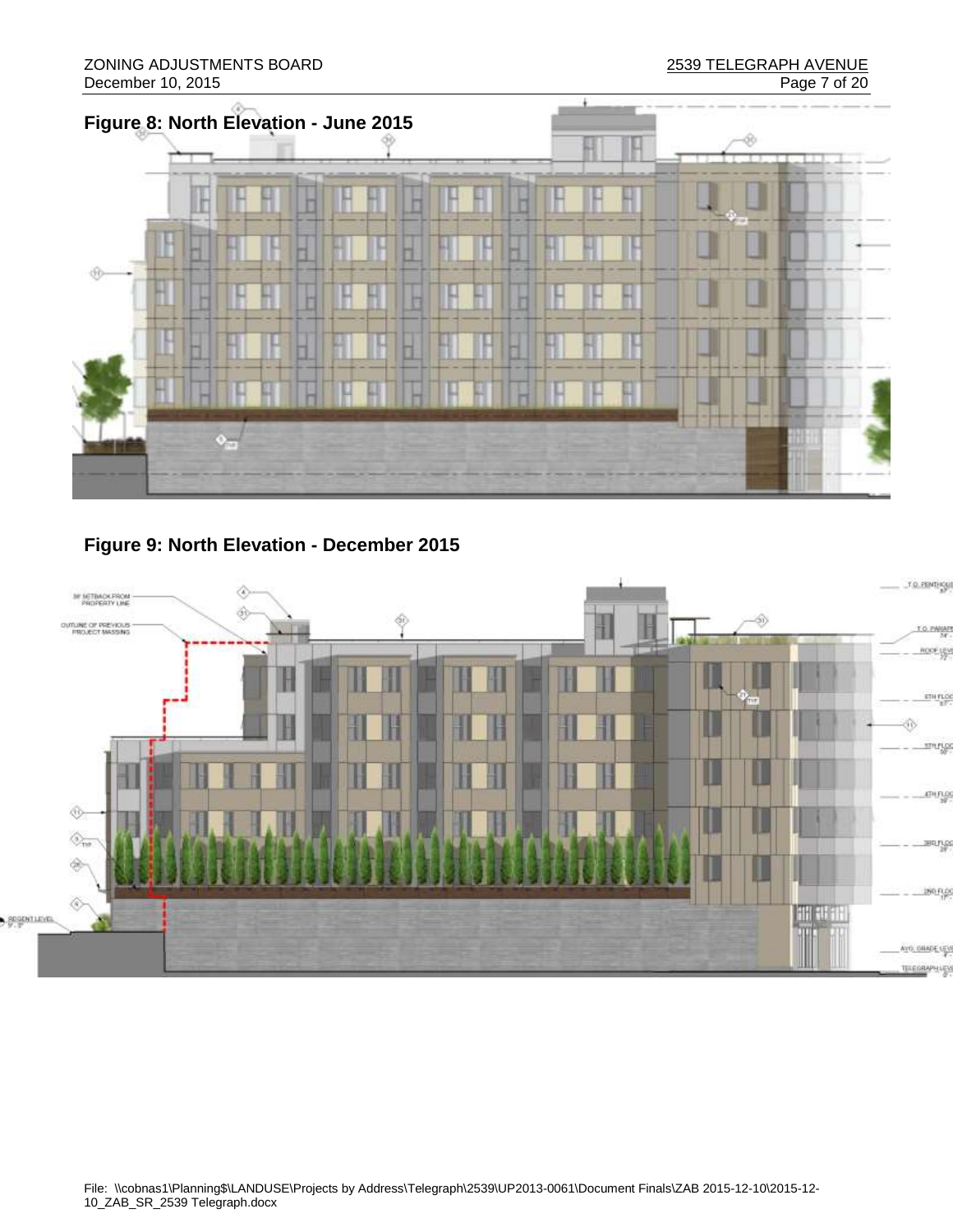### **Table 1: Land Use Information**

| Location                |                                                                      | <b>Existing Uses</b>                                                                                     | <b>Zoning</b><br><b>District</b> | <b>General Plan Designation</b>                         |  |
|-------------------------|----------------------------------------------------------------------|----------------------------------------------------------------------------------------------------------|----------------------------------|---------------------------------------------------------|--|
| <b>Subject Property</b> |                                                                      | Office (Former Center for Independent Living)                                                            | $C-T, R-3$                       | Avenue Commercial,<br><b>Medium Density Residential</b> |  |
|                         | <b>North</b>                                                         | Restaurant/retail (2529 Telegraph);<br>8-unit apartment building (2520 Regent)                           | C-T, R-3                         | Avenue Commercial,<br><b>Medium Density Residential</b> |  |
| Surrounding             | South                                                                | Restaurant/retail (2565-89 Telegraph);<br>Triplex (2526-30 Regent)                                       | $C-T, R-3$                       | Avenue Commercial,<br><b>Medium Density Residential</b> |  |
| Properties              | 16-, 17- and 22-unit apartment buildings<br>East<br>(2521-31 Regent) |                                                                                                          | $R-3$                            | <b>Medium Density Residential</b>                       |  |
|                         | West                                                                 | 4-story, 45-unit mixed-use building (2550)<br>Telegraph), restaurant/retail building (2556<br>Telegraph) | $C-T$                            | <b>Avenue Commercial</b>                                |  |

#### **Table 2: Special Characteristics**

| <b>Characteristic</b>                                     | <b>Explanation</b>                                                                                                                                                                                                                                                                                                                                                                                                                                        |  |  |  |  |
|-----------------------------------------------------------|-----------------------------------------------------------------------------------------------------------------------------------------------------------------------------------------------------------------------------------------------------------------------------------------------------------------------------------------------------------------------------------------------------------------------------------------------------------|--|--|--|--|
| Affordable Housing<br><b>Density Bonus</b>                | This project would provide 6 units affordable to "Very Low Income" households and is<br>therefore eligible for a 35% density bonus with accompanying modifications and one<br>concession (see Section V for details).                                                                                                                                                                                                                                     |  |  |  |  |
| Affordable Housing<br><b>Mitigation Fee</b>               | This fee is partially met with the inclusion of 6 VLI units, however, per 22.20.065; this<br>project would still make a payment into the City's Housing Trust Fund of \$80,000.                                                                                                                                                                                                                                                                           |  |  |  |  |
| Affordable<br>Housing/Childcare<br><b>Mitigation Fees</b> | The project would include less than 7,500 square feet of non-residential floor area and<br>therefore the Affordable Housing and Childcare Mitigation Fees do not apply.                                                                                                                                                                                                                                                                                   |  |  |  |  |
| <b>Alcohol Sales/Service</b>                              | Incidental service of beer and wine is proposed within a quick or full service restaurant<br>(ABC Type 41).                                                                                                                                                                                                                                                                                                                                               |  |  |  |  |
| Creeks                                                    | No protected creeks or culverts within 30' of subject property.                                                                                                                                                                                                                                                                                                                                                                                           |  |  |  |  |
| <b>Green Building Score</b>                               | Based on a preliminary checklist, the project would qualify for a GreenPoint Rated<br>score of 110, which would be roughly equivalent to a LEED Gold rating.                                                                                                                                                                                                                                                                                              |  |  |  |  |
| <b>Historic Resources</b>                                 | Demolition of National Register-eligible <sup>1</sup> building proposed (not a designated City<br>landmark). Pursuant to BMC Section 23C.08.050.C, the project was referred to the<br>LPC for the proposed demolition on July 3, 2014. The LPC concurred with the findings<br>in the Historical Resources Evaluation (HRE) regarding the historical significance of<br>the building, and took no action to initiate landmark designation of the building. |  |  |  |  |
| Oak Trees                                                 | None on subject property.                                                                                                                                                                                                                                                                                                                                                                                                                                 |  |  |  |  |
| Seismic Hazards                                           | Subject property is not mapped within a designated seismic hazard area.                                                                                                                                                                                                                                                                                                                                                                                   |  |  |  |  |
| Soil/Groundwater<br>Contamination                         | The project site is not listed on the Cortese List, Govt. Code Section 65962.5 (an<br>annually updated list of hazardous materials release sites).                                                                                                                                                                                                                                                                                                        |  |  |  |  |

 $\overline{a}$ 

<sup>&</sup>lt;sup>1</sup> For further information, see Historic Resource Evaluation at

[http://www.cityofberkeley.info/uploadedFiles/Planning\\_and\\_Development/Level\\_3\\_-\\_LPC/2014-07-](http://www.cityofberkeley.info/uploadedFiles/Planning_and_Development/Level_3_-_LPC/2014-07-03_LPC_ATT1_2539%20Telegraph_Historic%20Resource%20Evaluation.pdf)

[<sup>03</sup>\\_LPC\\_ATT1\\_2539%20Telegraph\\_Historic%20Resource%20Evaluation.pdf.](http://www.cityofberkeley.info/uploadedFiles/Planning_and_Development/Level_3_-_LPC/2014-07-03_LPC_ATT1_2539%20Telegraph_Historic%20Resource%20Evaluation.pdf)

File: \\cobnas1\Planning\$\LANDUSE\Projects by Address\Telegraph\2539\UP2013-0061\Document Finals\ZAB 2015-12-10\2015-12- 10\_ZAB\_SR\_2539 Telegraph.docx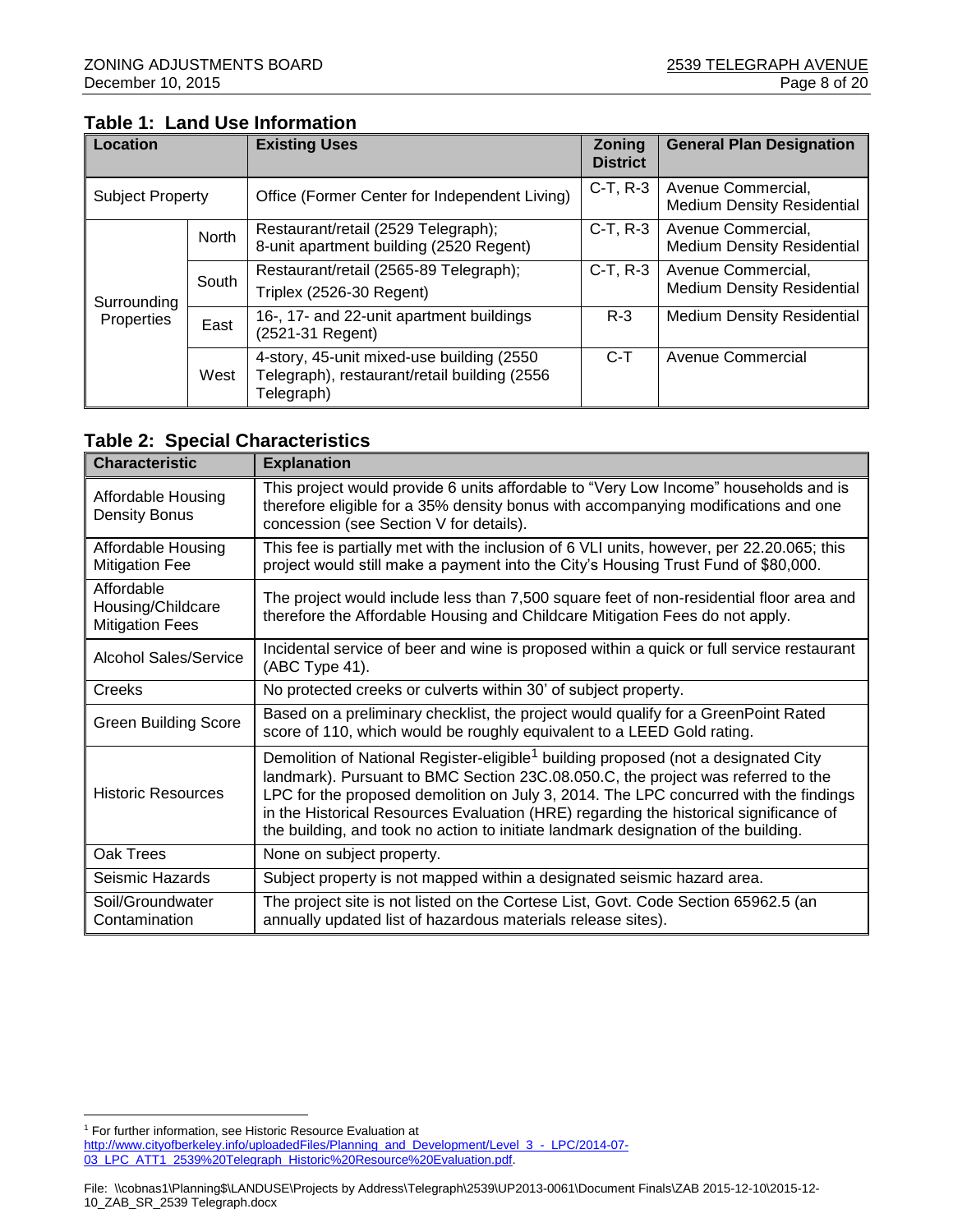## **Table 3: Project Chronology**

| Date                                    | <b>Action</b>                                                                                                                                 |
|-----------------------------------------|-----------------------------------------------------------------------------------------------------------------------------------------------|
| December 30, 2013                       | Application submitted                                                                                                                         |
| April 27, 2014                          | Application deemed complete                                                                                                                   |
| June 26, 2014                           | Public Notice: EIR Notice of Preparation (NOP)/ Scoping Meeting                                                                               |
| July 3, 2014                            | LPC conducts demolition referral and EIR scoping session. Initiates designation of<br>City of Berkeley Landmark Structure of Merit for mural. |
| July 10, 2014                           | ZAB conducts EIR scoping session and project preview.                                                                                         |
| July 17, 2014                           | DRC conducts preliminary design review (continued to August 21 <sup>st</sup> )                                                                |
| July 28, 2014                           | End of 30-Day NOP comment period                                                                                                              |
| August 21, 2014                         | DRC (continued from July 17th)                                                                                                                |
| September 4, 2014                       | LPC re-initiates designation of City of Berkeley Landmark Structure of Merit for<br>mural                                                     |
| September 18, 2014                      | DRC (continued from August 21 <sup>st)</sup>                                                                                                  |
| October 2, 2014                         | LPC hearing on designation of mural as City Landmark Structure of Merit<br>(continued to November 6 <sup>th</sup> )                           |
| October 30, 2014                        | Public Notice Availability of Draft EIR, Public Comment, and Hearings for ZAB and<br><b>LPC</b>                                               |
| November 3, 2014                        | <b>Publication of Draft EIR</b>                                                                                                               |
| November 6, 2014                        | LPC hearing on designation of mural as City Landmark Structure of Merit<br>(continued to December 4th)                                        |
| December 4, 2014                        | LPC Hearing on Draft EIR. LPC declines to designate mural as City Landmark<br><b>Structure of Merit</b>                                       |
| December 11, 2014                       | ZAB hearing on Draft EIR                                                                                                                      |
| January 2, 2015                         | Close Draft EIR comment period (45-day comment period extended from<br>December 17, 2014)                                                     |
| February 19, 2014 and<br>March 19, 2014 | DRC confirmation of Draft EIR                                                                                                                 |
| May 28, 2015                            | Public Notice ZAB hearing                                                                                                                     |
| June 5, 2015                            | Public Notice ZAB hearing and Certification of EIR                                                                                            |
| June 11, 2015                           | ZAB hearing on EIR and Use Permit. EIR Certified.                                                                                             |
| August - November 2015                  | <b>Application Revised</b>                                                                                                                    |
| November 24, 2015                       | Public Notice ZAB hearing                                                                                                                     |
| December 10, 2015                       | ZAB hearing                                                                                                                                   |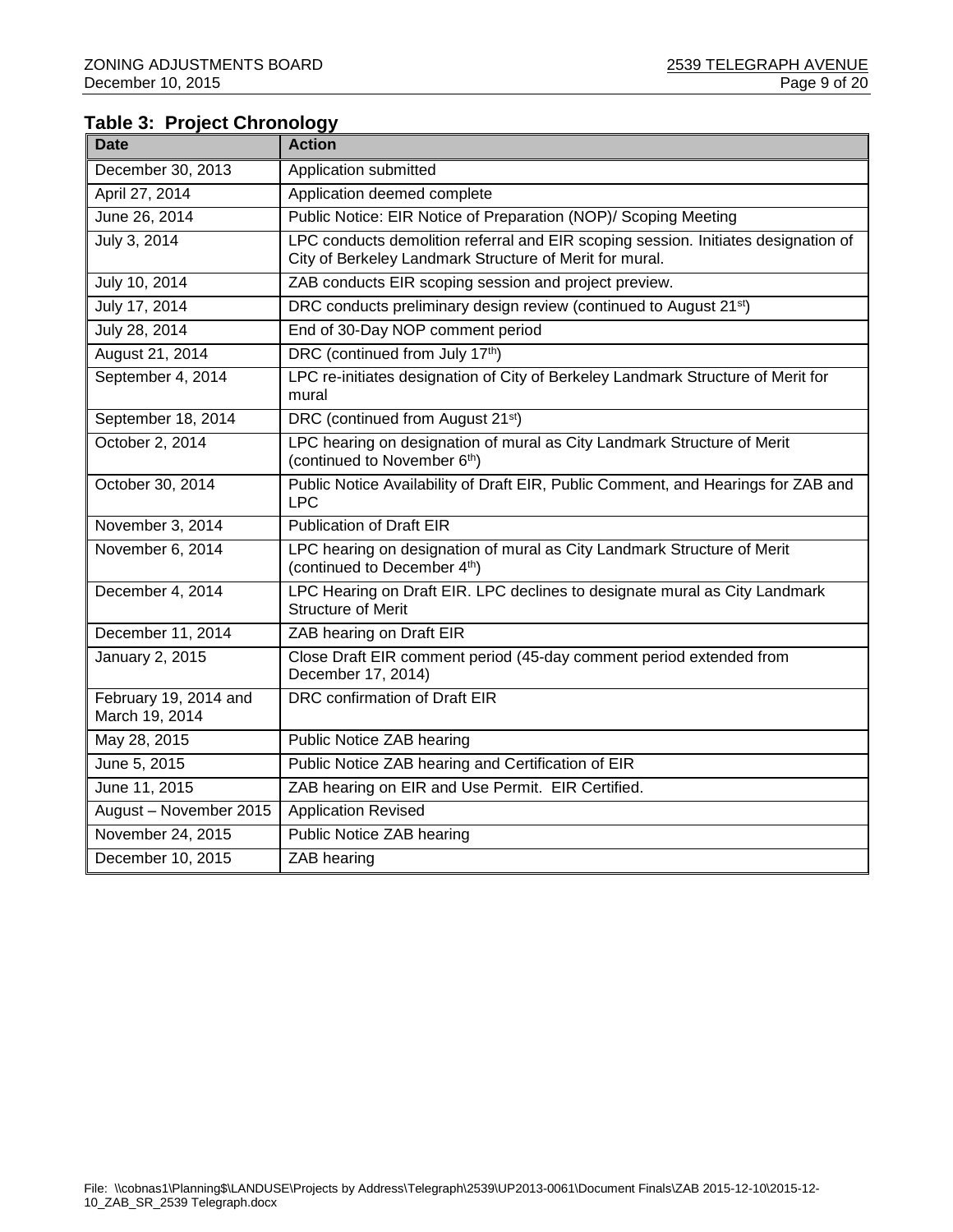#### **Table 4: Development Standards**

| BMC Sections 23E.56.070, 23E.56.080,<br>June<br><b>December</b><br>$C-T$<br>$R-3$<br>23D.36.070 & 23D.36.080<br>2015<br>2015<br>2,000<br>N/A<br>2,000<br>2,000<br>Lot Area (sq. ft.) - R-3 District<br>N/A<br>14,679<br>14,679<br>14,679<br>5,000<br>Lot Area (sq. ft.) - C-T District<br>N/A<br>Lot Area (sq. ft.) - Total<br>16,679<br>16,679<br>16,679<br>N/A<br>800<br>Lot Coverage (sq. ft.) - R-3 District<br>1,740<br>N/A<br>N/A<br>Lot Coverage (sq. ft.) - C-T District<br>14,679<br>14,679<br>Lot Coverage - Total<br>7,103<br>14,778<br>16,214<br>Lot Coverage - %<br>100%<br>40%<br>Office<br>7,103<br>565<br>565<br>0<br><b>Commercial Floor</b><br>N/A<br>Area (sq. ft.)<br><b>Retail or Food Service</b><br>5,461<br>5,219<br>0<br>0<br>Residential Floor Area (sq. ft.)<br>$\mathbf 0$<br>N/A<br>60,135<br>58,193<br>7,103<br>66,056<br>Gross Floor Area (sq. ft.) - Total<br>63,498<br>65,489<br>2,400<br>Floor Area Ratio<br>0.43<br>N/A<br>3.81<br>3.93<br>4.50 Max<br>36'<br>70'<br>N/A<br>N/A<br>Average - R-3 District<br>50'<br>Average - C-T District<br>N/A<br>70'<br>52'<br>N/A<br><b>Building Height</b><br>Stories - R-3 District<br>3<br>6<br>N/A<br>6<br>$\overline{\mathbf{4}}$<br>N/A<br>Stories - C-T District<br>N/A<br>1<br>4<br>$\mathbf 0$<br>$\mathbf 0$<br>$\mathbf 0$<br>$\mathbf 0$<br>Telegraph Avenue<br>Interior Side - Ground Floor<br>$5'$ , all<br>$\pmb{0}$<br>0<br>floors<br>(when abutting R District)<br>Interior Side - Floors 2-6<br>$5'$ , all<br>$6'6'' - 9'$<br>$6' - 9'$<br>(when abutting R District)<br>floors<br><b>Building Setbacks</b><br>Interior Side - Ground Floor<br>N/A<br>$\pmb{0}$<br>0<br>0<br>C-T District<br>N/A<br>(when not abutting R District)<br>Interior Side - Floors 2-6<br>$6' - 9'$<br>$6'6'' - 9'$<br>$\mathbf 0$<br>(when not abutting R District)<br>$2' - 3'$<br>Rear - Floors 2-4<br>N/A<br>15'<br>$30' - 35'$<br>Rear - Floors 5-6<br>0<br>4'<br>Interior Side - Ground Floor<br>N/A<br>0<br>N/A<br>N/A<br><b>Building Setbacks</b><br>$6'6'' - 9'$<br>$4' - 6'$<br>Interior Side - Floors 2-4<br>N/A<br>R-3 District<br>28'<br>15'<br><b>Regent Street</b><br>$2' - 3'$<br>N/A<br>15'<br><b>Affordable Units</b><br>6<br>6 Min<br>6<br>N/A<br>64<br>64<br>N/A<br><b>Market Rate Units</b><br>$\overline{0}$<br>Total<br>70<br>70<br>Studio<br>6<br>6<br><b>Dwelling Units</b><br>1-Bedroom<br>0<br>0<br>18<br>$\boldsymbol{0}$<br>N/A<br>2-Bedroom<br>15<br>15<br>3-Bedroom<br>12<br>31<br>4-Bedroom<br>26<br>$\boldsymbol{0}$<br>176<br>211<br>N/A<br>Bedrooms - Total<br>0<br>0<br><b>Private Patios</b><br>Common Area: 2 <sup>nd</sup> floor<br>1,634<br>1,543<br>N/A<br>Usable Open<br>Common Area: above 6th<br>Space (sq. ft.)<br>3,514<br>3,514<br>floor<br>N/A<br>4,240<br>Total<br>2,646<br>5,148<br>Residential<br>9<br>0<br>3<br>8<br>$\mathbf 0$<br>6<br>Commercial<br>12<br>N/A<br>Parking<br>$\overline{9}$<br>Total<br>12<br>8<br>9<br>$\mathbf{0}$ | <b>Standard</b> |                 |           | <b>Proposed</b> | <b>Permitted/Required</b> |   |     |  |
|----------------------------------------------------------------------------------------------------------------------------------------------------------------------------------------------------------------------------------------------------------------------------------------------------------------------------------------------------------------------------------------------------------------------------------------------------------------------------------------------------------------------------------------------------------------------------------------------------------------------------------------------------------------------------------------------------------------------------------------------------------------------------------------------------------------------------------------------------------------------------------------------------------------------------------------------------------------------------------------------------------------------------------------------------------------------------------------------------------------------------------------------------------------------------------------------------------------------------------------------------------------------------------------------------------------------------------------------------------------------------------------------------------------------------------------------------------------------------------------------------------------------------------------------------------------------------------------------------------------------------------------------------------------------------------------------------------------------------------------------------------------------------------------------------------------------------------------------------------------------------------------------------------------------------------------------------------------------------------------------------------------------------------------------------------------------------------------------------------------------------------------------------------------------------------------------------------------------------------------------------------------------------------------------------------------------------------------------------------------------------------------------------------------------------------------------------------------------------------------------------------------------------------------------------------------------------------------------------------------------------------------------------------------------------------------------------------------------------------------------------------------------------------------------------------------------------------------------------------------------------------------------------------------------------------------------------------------|-----------------|-----------------|-----------|-----------------|---------------------------|---|-----|--|
|                                                                                                                                                                                                                                                                                                                                                                                                                                                                                                                                                                                                                                                                                                                                                                                                                                                                                                                                                                                                                                                                                                                                                                                                                                                                                                                                                                                                                                                                                                                                                                                                                                                                                                                                                                                                                                                                                                                                                                                                                                                                                                                                                                                                                                                                                                                                                                                                                                                                                                                                                                                                                                                                                                                                                                                                                                                                                                                                                                |                 | <b>Existing</b> |           |                 |                           |   |     |  |
|                                                                                                                                                                                                                                                                                                                                                                                                                                                                                                                                                                                                                                                                                                                                                                                                                                                                                                                                                                                                                                                                                                                                                                                                                                                                                                                                                                                                                                                                                                                                                                                                                                                                                                                                                                                                                                                                                                                                                                                                                                                                                                                                                                                                                                                                                                                                                                                                                                                                                                                                                                                                                                                                                                                                                                                                                                                                                                                                                                |                 |                 |           |                 |                           |   |     |  |
|                                                                                                                                                                                                                                                                                                                                                                                                                                                                                                                                                                                                                                                                                                                                                                                                                                                                                                                                                                                                                                                                                                                                                                                                                                                                                                                                                                                                                                                                                                                                                                                                                                                                                                                                                                                                                                                                                                                                                                                                                                                                                                                                                                                                                                                                                                                                                                                                                                                                                                                                                                                                                                                                                                                                                                                                                                                                                                                                                                |                 |                 |           |                 |                           |   |     |  |
|                                                                                                                                                                                                                                                                                                                                                                                                                                                                                                                                                                                                                                                                                                                                                                                                                                                                                                                                                                                                                                                                                                                                                                                                                                                                                                                                                                                                                                                                                                                                                                                                                                                                                                                                                                                                                                                                                                                                                                                                                                                                                                                                                                                                                                                                                                                                                                                                                                                                                                                                                                                                                                                                                                                                                                                                                                                                                                                                                                |                 |                 |           |                 |                           |   |     |  |
|                                                                                                                                                                                                                                                                                                                                                                                                                                                                                                                                                                                                                                                                                                                                                                                                                                                                                                                                                                                                                                                                                                                                                                                                                                                                                                                                                                                                                                                                                                                                                                                                                                                                                                                                                                                                                                                                                                                                                                                                                                                                                                                                                                                                                                                                                                                                                                                                                                                                                                                                                                                                                                                                                                                                                                                                                                                                                                                                                                |                 |                 |           |                 |                           |   |     |  |
|                                                                                                                                                                                                                                                                                                                                                                                                                                                                                                                                                                                                                                                                                                                                                                                                                                                                                                                                                                                                                                                                                                                                                                                                                                                                                                                                                                                                                                                                                                                                                                                                                                                                                                                                                                                                                                                                                                                                                                                                                                                                                                                                                                                                                                                                                                                                                                                                                                                                                                                                                                                                                                                                                                                                                                                                                                                                                                                                                                |                 |                 |           |                 |                           |   |     |  |
|                                                                                                                                                                                                                                                                                                                                                                                                                                                                                                                                                                                                                                                                                                                                                                                                                                                                                                                                                                                                                                                                                                                                                                                                                                                                                                                                                                                                                                                                                                                                                                                                                                                                                                                                                                                                                                                                                                                                                                                                                                                                                                                                                                                                                                                                                                                                                                                                                                                                                                                                                                                                                                                                                                                                                                                                                                                                                                                                                                |                 |                 |           |                 |                           |   |     |  |
|                                                                                                                                                                                                                                                                                                                                                                                                                                                                                                                                                                                                                                                                                                                                                                                                                                                                                                                                                                                                                                                                                                                                                                                                                                                                                                                                                                                                                                                                                                                                                                                                                                                                                                                                                                                                                                                                                                                                                                                                                                                                                                                                                                                                                                                                                                                                                                                                                                                                                                                                                                                                                                                                                                                                                                                                                                                                                                                                                                |                 |                 |           |                 |                           |   |     |  |
|                                                                                                                                                                                                                                                                                                                                                                                                                                                                                                                                                                                                                                                                                                                                                                                                                                                                                                                                                                                                                                                                                                                                                                                                                                                                                                                                                                                                                                                                                                                                                                                                                                                                                                                                                                                                                                                                                                                                                                                                                                                                                                                                                                                                                                                                                                                                                                                                                                                                                                                                                                                                                                                                                                                                                                                                                                                                                                                                                                |                 |                 |           |                 |                           |   |     |  |
|                                                                                                                                                                                                                                                                                                                                                                                                                                                                                                                                                                                                                                                                                                                                                                                                                                                                                                                                                                                                                                                                                                                                                                                                                                                                                                                                                                                                                                                                                                                                                                                                                                                                                                                                                                                                                                                                                                                                                                                                                                                                                                                                                                                                                                                                                                                                                                                                                                                                                                                                                                                                                                                                                                                                                                                                                                                                                                                                                                |                 |                 |           |                 |                           |   |     |  |
|                                                                                                                                                                                                                                                                                                                                                                                                                                                                                                                                                                                                                                                                                                                                                                                                                                                                                                                                                                                                                                                                                                                                                                                                                                                                                                                                                                                                                                                                                                                                                                                                                                                                                                                                                                                                                                                                                                                                                                                                                                                                                                                                                                                                                                                                                                                                                                                                                                                                                                                                                                                                                                                                                                                                                                                                                                                                                                                                                                |                 |                 |           |                 |                           |   |     |  |
|                                                                                                                                                                                                                                                                                                                                                                                                                                                                                                                                                                                                                                                                                                                                                                                                                                                                                                                                                                                                                                                                                                                                                                                                                                                                                                                                                                                                                                                                                                                                                                                                                                                                                                                                                                                                                                                                                                                                                                                                                                                                                                                                                                                                                                                                                                                                                                                                                                                                                                                                                                                                                                                                                                                                                                                                                                                                                                                                                                |                 |                 |           |                 |                           |   |     |  |
|                                                                                                                                                                                                                                                                                                                                                                                                                                                                                                                                                                                                                                                                                                                                                                                                                                                                                                                                                                                                                                                                                                                                                                                                                                                                                                                                                                                                                                                                                                                                                                                                                                                                                                                                                                                                                                                                                                                                                                                                                                                                                                                                                                                                                                                                                                                                                                                                                                                                                                                                                                                                                                                                                                                                                                                                                                                                                                                                                                |                 |                 |           |                 |                           |   |     |  |
|                                                                                                                                                                                                                                                                                                                                                                                                                                                                                                                                                                                                                                                                                                                                                                                                                                                                                                                                                                                                                                                                                                                                                                                                                                                                                                                                                                                                                                                                                                                                                                                                                                                                                                                                                                                                                                                                                                                                                                                                                                                                                                                                                                                                                                                                                                                                                                                                                                                                                                                                                                                                                                                                                                                                                                                                                                                                                                                                                                |                 |                 |           |                 |                           |   |     |  |
|                                                                                                                                                                                                                                                                                                                                                                                                                                                                                                                                                                                                                                                                                                                                                                                                                                                                                                                                                                                                                                                                                                                                                                                                                                                                                                                                                                                                                                                                                                                                                                                                                                                                                                                                                                                                                                                                                                                                                                                                                                                                                                                                                                                                                                                                                                                                                                                                                                                                                                                                                                                                                                                                                                                                                                                                                                                                                                                                                                |                 |                 |           |                 |                           |   |     |  |
|                                                                                                                                                                                                                                                                                                                                                                                                                                                                                                                                                                                                                                                                                                                                                                                                                                                                                                                                                                                                                                                                                                                                                                                                                                                                                                                                                                                                                                                                                                                                                                                                                                                                                                                                                                                                                                                                                                                                                                                                                                                                                                                                                                                                                                                                                                                                                                                                                                                                                                                                                                                                                                                                                                                                                                                                                                                                                                                                                                |                 |                 |           |                 |                           |   |     |  |
|                                                                                                                                                                                                                                                                                                                                                                                                                                                                                                                                                                                                                                                                                                                                                                                                                                                                                                                                                                                                                                                                                                                                                                                                                                                                                                                                                                                                                                                                                                                                                                                                                                                                                                                                                                                                                                                                                                                                                                                                                                                                                                                                                                                                                                                                                                                                                                                                                                                                                                                                                                                                                                                                                                                                                                                                                                                                                                                                                                |                 |                 |           |                 |                           |   |     |  |
|                                                                                                                                                                                                                                                                                                                                                                                                                                                                                                                                                                                                                                                                                                                                                                                                                                                                                                                                                                                                                                                                                                                                                                                                                                                                                                                                                                                                                                                                                                                                                                                                                                                                                                                                                                                                                                                                                                                                                                                                                                                                                                                                                                                                                                                                                                                                                                                                                                                                                                                                                                                                                                                                                                                                                                                                                                                                                                                                                                |                 |                 |           |                 |                           |   |     |  |
|                                                                                                                                                                                                                                                                                                                                                                                                                                                                                                                                                                                                                                                                                                                                                                                                                                                                                                                                                                                                                                                                                                                                                                                                                                                                                                                                                                                                                                                                                                                                                                                                                                                                                                                                                                                                                                                                                                                                                                                                                                                                                                                                                                                                                                                                                                                                                                                                                                                                                                                                                                                                                                                                                                                                                                                                                                                                                                                                                                |                 |                 |           |                 |                           |   |     |  |
|                                                                                                                                                                                                                                                                                                                                                                                                                                                                                                                                                                                                                                                                                                                                                                                                                                                                                                                                                                                                                                                                                                                                                                                                                                                                                                                                                                                                                                                                                                                                                                                                                                                                                                                                                                                                                                                                                                                                                                                                                                                                                                                                                                                                                                                                                                                                                                                                                                                                                                                                                                                                                                                                                                                                                                                                                                                                                                                                                                |                 |                 |           |                 |                           |   |     |  |
|                                                                                                                                                                                                                                                                                                                                                                                                                                                                                                                                                                                                                                                                                                                                                                                                                                                                                                                                                                                                                                                                                                                                                                                                                                                                                                                                                                                                                                                                                                                                                                                                                                                                                                                                                                                                                                                                                                                                                                                                                                                                                                                                                                                                                                                                                                                                                                                                                                                                                                                                                                                                                                                                                                                                                                                                                                                                                                                                                                |                 |                 |           |                 |                           |   |     |  |
|                                                                                                                                                                                                                                                                                                                                                                                                                                                                                                                                                                                                                                                                                                                                                                                                                                                                                                                                                                                                                                                                                                                                                                                                                                                                                                                                                                                                                                                                                                                                                                                                                                                                                                                                                                                                                                                                                                                                                                                                                                                                                                                                                                                                                                                                                                                                                                                                                                                                                                                                                                                                                                                                                                                                                                                                                                                                                                                                                                |                 |                 |           |                 |                           |   |     |  |
|                                                                                                                                                                                                                                                                                                                                                                                                                                                                                                                                                                                                                                                                                                                                                                                                                                                                                                                                                                                                                                                                                                                                                                                                                                                                                                                                                                                                                                                                                                                                                                                                                                                                                                                                                                                                                                                                                                                                                                                                                                                                                                                                                                                                                                                                                                                                                                                                                                                                                                                                                                                                                                                                                                                                                                                                                                                                                                                                                                |                 |                 |           |                 |                           |   |     |  |
|                                                                                                                                                                                                                                                                                                                                                                                                                                                                                                                                                                                                                                                                                                                                                                                                                                                                                                                                                                                                                                                                                                                                                                                                                                                                                                                                                                                                                                                                                                                                                                                                                                                                                                                                                                                                                                                                                                                                                                                                                                                                                                                                                                                                                                                                                                                                                                                                                                                                                                                                                                                                                                                                                                                                                                                                                                                                                                                                                                |                 |                 |           |                 |                           |   |     |  |
|                                                                                                                                                                                                                                                                                                                                                                                                                                                                                                                                                                                                                                                                                                                                                                                                                                                                                                                                                                                                                                                                                                                                                                                                                                                                                                                                                                                                                                                                                                                                                                                                                                                                                                                                                                                                                                                                                                                                                                                                                                                                                                                                                                                                                                                                                                                                                                                                                                                                                                                                                                                                                                                                                                                                                                                                                                                                                                                                                                |                 |                 |           |                 |                           |   |     |  |
|                                                                                                                                                                                                                                                                                                                                                                                                                                                                                                                                                                                                                                                                                                                                                                                                                                                                                                                                                                                                                                                                                                                                                                                                                                                                                                                                                                                                                                                                                                                                                                                                                                                                                                                                                                                                                                                                                                                                                                                                                                                                                                                                                                                                                                                                                                                                                                                                                                                                                                                                                                                                                                                                                                                                                                                                                                                                                                                                                                |                 |                 |           |                 |                           |   |     |  |
|                                                                                                                                                                                                                                                                                                                                                                                                                                                                                                                                                                                                                                                                                                                                                                                                                                                                                                                                                                                                                                                                                                                                                                                                                                                                                                                                                                                                                                                                                                                                                                                                                                                                                                                                                                                                                                                                                                                                                                                                                                                                                                                                                                                                                                                                                                                                                                                                                                                                                                                                                                                                                                                                                                                                                                                                                                                                                                                                                                |                 |                 |           |                 |                           |   |     |  |
|                                                                                                                                                                                                                                                                                                                                                                                                                                                                                                                                                                                                                                                                                                                                                                                                                                                                                                                                                                                                                                                                                                                                                                                                                                                                                                                                                                                                                                                                                                                                                                                                                                                                                                                                                                                                                                                                                                                                                                                                                                                                                                                                                                                                                                                                                                                                                                                                                                                                                                                                                                                                                                                                                                                                                                                                                                                                                                                                                                |                 |                 |           |                 |                           |   |     |  |
|                                                                                                                                                                                                                                                                                                                                                                                                                                                                                                                                                                                                                                                                                                                                                                                                                                                                                                                                                                                                                                                                                                                                                                                                                                                                                                                                                                                                                                                                                                                                                                                                                                                                                                                                                                                                                                                                                                                                                                                                                                                                                                                                                                                                                                                                                                                                                                                                                                                                                                                                                                                                                                                                                                                                                                                                                                                                                                                                                                |                 |                 |           |                 |                           |   |     |  |
|                                                                                                                                                                                                                                                                                                                                                                                                                                                                                                                                                                                                                                                                                                                                                                                                                                                                                                                                                                                                                                                                                                                                                                                                                                                                                                                                                                                                                                                                                                                                                                                                                                                                                                                                                                                                                                                                                                                                                                                                                                                                                                                                                                                                                                                                                                                                                                                                                                                                                                                                                                                                                                                                                                                                                                                                                                                                                                                                                                |                 |                 |           |                 |                           |   |     |  |
|                                                                                                                                                                                                                                                                                                                                                                                                                                                                                                                                                                                                                                                                                                                                                                                                                                                                                                                                                                                                                                                                                                                                                                                                                                                                                                                                                                                                                                                                                                                                                                                                                                                                                                                                                                                                                                                                                                                                                                                                                                                                                                                                                                                                                                                                                                                                                                                                                                                                                                                                                                                                                                                                                                                                                                                                                                                                                                                                                                |                 |                 |           |                 |                           |   |     |  |
|                                                                                                                                                                                                                                                                                                                                                                                                                                                                                                                                                                                                                                                                                                                                                                                                                                                                                                                                                                                                                                                                                                                                                                                                                                                                                                                                                                                                                                                                                                                                                                                                                                                                                                                                                                                                                                                                                                                                                                                                                                                                                                                                                                                                                                                                                                                                                                                                                                                                                                                                                                                                                                                                                                                                                                                                                                                                                                                                                                |                 |                 |           |                 |                           |   |     |  |
|                                                                                                                                                                                                                                                                                                                                                                                                                                                                                                                                                                                                                                                                                                                                                                                                                                                                                                                                                                                                                                                                                                                                                                                                                                                                                                                                                                                                                                                                                                                                                                                                                                                                                                                                                                                                                                                                                                                                                                                                                                                                                                                                                                                                                                                                                                                                                                                                                                                                                                                                                                                                                                                                                                                                                                                                                                                                                                                                                                |                 |                 |           |                 |                           |   |     |  |
|                                                                                                                                                                                                                                                                                                                                                                                                                                                                                                                                                                                                                                                                                                                                                                                                                                                                                                                                                                                                                                                                                                                                                                                                                                                                                                                                                                                                                                                                                                                                                                                                                                                                                                                                                                                                                                                                                                                                                                                                                                                                                                                                                                                                                                                                                                                                                                                                                                                                                                                                                                                                                                                                                                                                                                                                                                                                                                                                                                |                 |                 |           |                 |                           |   |     |  |
|                                                                                                                                                                                                                                                                                                                                                                                                                                                                                                                                                                                                                                                                                                                                                                                                                                                                                                                                                                                                                                                                                                                                                                                                                                                                                                                                                                                                                                                                                                                                                                                                                                                                                                                                                                                                                                                                                                                                                                                                                                                                                                                                                                                                                                                                                                                                                                                                                                                                                                                                                                                                                                                                                                                                                                                                                                                                                                                                                                |                 |                 |           |                 |                           |   |     |  |
|                                                                                                                                                                                                                                                                                                                                                                                                                                                                                                                                                                                                                                                                                                                                                                                                                                                                                                                                                                                                                                                                                                                                                                                                                                                                                                                                                                                                                                                                                                                                                                                                                                                                                                                                                                                                                                                                                                                                                                                                                                                                                                                                                                                                                                                                                                                                                                                                                                                                                                                                                                                                                                                                                                                                                                                                                                                                                                                                                                |                 |                 |           |                 |                           |   |     |  |
|                                                                                                                                                                                                                                                                                                                                                                                                                                                                                                                                                                                                                                                                                                                                                                                                                                                                                                                                                                                                                                                                                                                                                                                                                                                                                                                                                                                                                                                                                                                                                                                                                                                                                                                                                                                                                                                                                                                                                                                                                                                                                                                                                                                                                                                                                                                                                                                                                                                                                                                                                                                                                                                                                                                                                                                                                                                                                                                                                                |                 |                 |           |                 |                           |   |     |  |
|                                                                                                                                                                                                                                                                                                                                                                                                                                                                                                                                                                                                                                                                                                                                                                                                                                                                                                                                                                                                                                                                                                                                                                                                                                                                                                                                                                                                                                                                                                                                                                                                                                                                                                                                                                                                                                                                                                                                                                                                                                                                                                                                                                                                                                                                                                                                                                                                                                                                                                                                                                                                                                                                                                                                                                                                                                                                                                                                                                |                 |                 |           |                 |                           |   |     |  |
|                                                                                                                                                                                                                                                                                                                                                                                                                                                                                                                                                                                                                                                                                                                                                                                                                                                                                                                                                                                                                                                                                                                                                                                                                                                                                                                                                                                                                                                                                                                                                                                                                                                                                                                                                                                                                                                                                                                                                                                                                                                                                                                                                                                                                                                                                                                                                                                                                                                                                                                                                                                                                                                                                                                                                                                                                                                                                                                                                                |                 |                 |           |                 |                           |   |     |  |
|                                                                                                                                                                                                                                                                                                                                                                                                                                                                                                                                                                                                                                                                                                                                                                                                                                                                                                                                                                                                                                                                                                                                                                                                                                                                                                                                                                                                                                                                                                                                                                                                                                                                                                                                                                                                                                                                                                                                                                                                                                                                                                                                                                                                                                                                                                                                                                                                                                                                                                                                                                                                                                                                                                                                                                                                                                                                                                                                                                |                 |                 |           |                 |                           |   |     |  |
|                                                                                                                                                                                                                                                                                                                                                                                                                                                                                                                                                                                                                                                                                                                                                                                                                                                                                                                                                                                                                                                                                                                                                                                                                                                                                                                                                                                                                                                                                                                                                                                                                                                                                                                                                                                                                                                                                                                                                                                                                                                                                                                                                                                                                                                                                                                                                                                                                                                                                                                                                                                                                                                                                                                                                                                                                                                                                                                                                                |                 |                 |           |                 |                           |   |     |  |
|                                                                                                                                                                                                                                                                                                                                                                                                                                                                                                                                                                                                                                                                                                                                                                                                                                                                                                                                                                                                                                                                                                                                                                                                                                                                                                                                                                                                                                                                                                                                                                                                                                                                                                                                                                                                                                                                                                                                                                                                                                                                                                                                                                                                                                                                                                                                                                                                                                                                                                                                                                                                                                                                                                                                                                                                                                                                                                                                                                |                 |                 |           |                 |                           |   |     |  |
|                                                                                                                                                                                                                                                                                                                                                                                                                                                                                                                                                                                                                                                                                                                                                                                                                                                                                                                                                                                                                                                                                                                                                                                                                                                                                                                                                                                                                                                                                                                                                                                                                                                                                                                                                                                                                                                                                                                                                                                                                                                                                                                                                                                                                                                                                                                                                                                                                                                                                                                                                                                                                                                                                                                                                                                                                                                                                                                                                                |                 |                 |           |                 |                           |   |     |  |
|                                                                                                                                                                                                                                                                                                                                                                                                                                                                                                                                                                                                                                                                                                                                                                                                                                                                                                                                                                                                                                                                                                                                                                                                                                                                                                                                                                                                                                                                                                                                                                                                                                                                                                                                                                                                                                                                                                                                                                                                                                                                                                                                                                                                                                                                                                                                                                                                                                                                                                                                                                                                                                                                                                                                                                                                                                                                                                                                                                |                 |                 |           |                 |                           |   |     |  |
|                                                                                                                                                                                                                                                                                                                                                                                                                                                                                                                                                                                                                                                                                                                                                                                                                                                                                                                                                                                                                                                                                                                                                                                                                                                                                                                                                                                                                                                                                                                                                                                                                                                                                                                                                                                                                                                                                                                                                                                                                                                                                                                                                                                                                                                                                                                                                                                                                                                                                                                                                                                                                                                                                                                                                                                                                                                                                                                                                                |                 |                 |           |                 |                           |   |     |  |
|                                                                                                                                                                                                                                                                                                                                                                                                                                                                                                                                                                                                                                                                                                                                                                                                                                                                                                                                                                                                                                                                                                                                                                                                                                                                                                                                                                                                                                                                                                                                                                                                                                                                                                                                                                                                                                                                                                                                                                                                                                                                                                                                                                                                                                                                                                                                                                                                                                                                                                                                                                                                                                                                                                                                                                                                                                                                                                                                                                |                 |                 |           |                 |                           |   |     |  |
|                                                                                                                                                                                                                                                                                                                                                                                                                                                                                                                                                                                                                                                                                                                                                                                                                                                                                                                                                                                                                                                                                                                                                                                                                                                                                                                                                                                                                                                                                                                                                                                                                                                                                                                                                                                                                                                                                                                                                                                                                                                                                                                                                                                                                                                                                                                                                                                                                                                                                                                                                                                                                                                                                                                                                                                                                                                                                                                                                                |                 |                 |           |                 |                           |   |     |  |
|                                                                                                                                                                                                                                                                                                                                                                                                                                                                                                                                                                                                                                                                                                                                                                                                                                                                                                                                                                                                                                                                                                                                                                                                                                                                                                                                                                                                                                                                                                                                                                                                                                                                                                                                                                                                                                                                                                                                                                                                                                                                                                                                                                                                                                                                                                                                                                                                                                                                                                                                                                                                                                                                                                                                                                                                                                                                                                                                                                |                 | <b>Bicycle</b>  | $\pmb{0}$ | 72              | 144                       | 3 | N/A |  |

File: \\cobnas1\Planning\$\LANDUSE\Projects by Address\Telegraph\2539\UP2013-0061\Document Finals\ZAB 2015-12-10\2015-12- 10\_ZAB\_SR\_2539 Telegraph.docx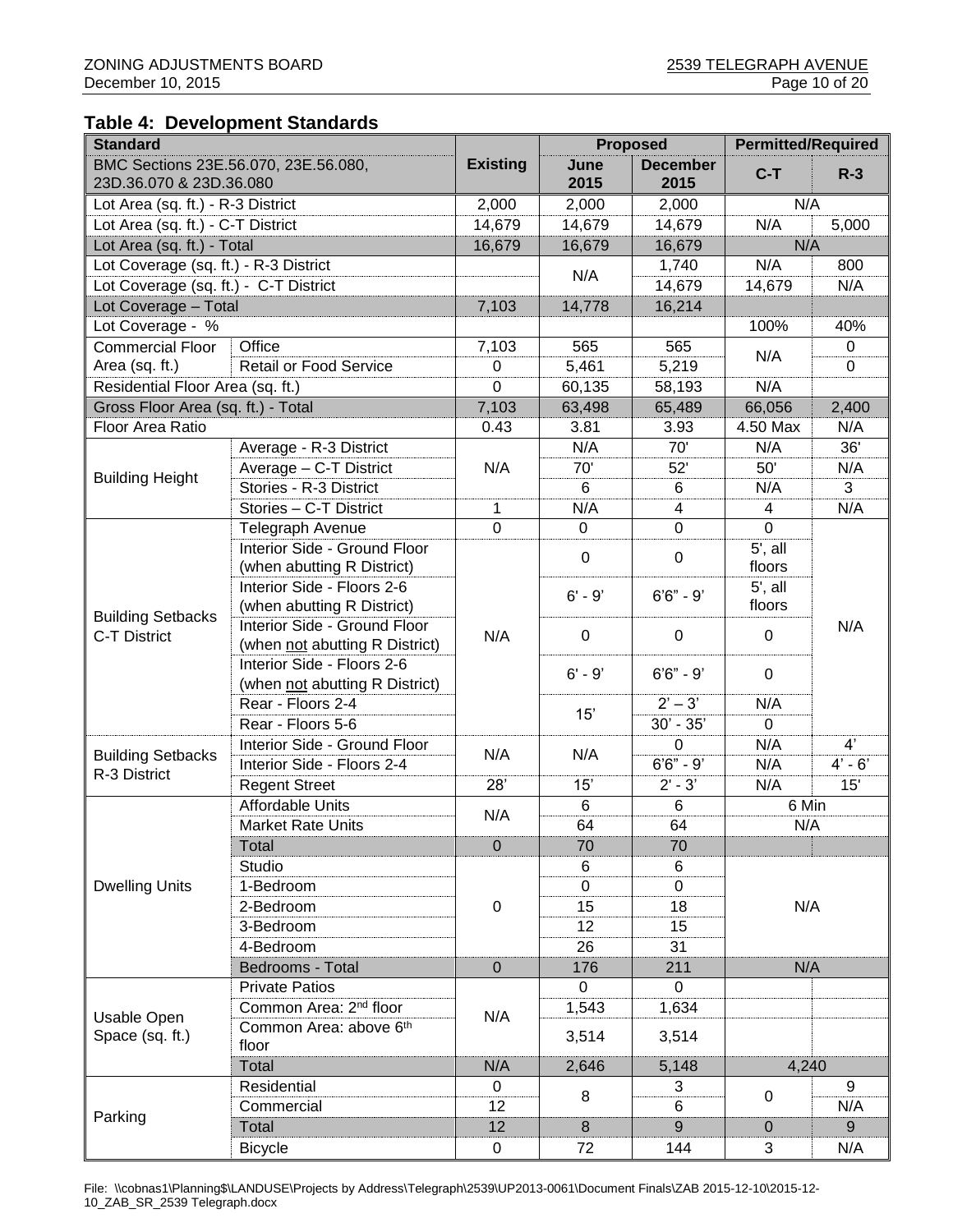# **II. Project Setting**

- **A. Neighborhood/Area Description:** The project site is located on the eastern side of Telegraph Avenue at Blake Street, one block south of Dwight Way. The site is located approximately 1/3 of a mile from the UC Campus and within the Southside Plan Area. This portion of Telegraph Avenue generally consists of 1 to 4 story commercial and mixed-use buildings, and abuts a medium-density residential neighborhood to the east. Photos of the surrounding area are provided in the project plans (Attachment 4).
- **B. Site Conditions:** The 16,679 square foot site abuts Telegraph Avenue on the west and Regent Street on the east. The majority of the site is located in the Commercial Telegraph District (C-T); however, a 20' strip along the eastern frontage with Regent Street lies within the Multiple Family Residential District (R-3). The site is currently developed with a 7,103 square foot office building that was once the site of the Center for Independent Living (CIL).

# **III. Project Description**

- **A. Background:** As originally proposed, the Project would have had 6\_stories and a maximum height of 70'. It would have had a gross floor area (GFA) of 67,180 square feet (including 6,000 square feet of ground floor retail space), 8 automobile parking spaces (6 spaces for employees of proposed retail uses, 2 spaces for city carshare vehicles and no parking for the dwellings), and 65 bicycle spaces. The ZAB reviewed this project at a project "preview" and EIR scoping session on July 10, 2014, and later on December 11, 2014, during the Draft EIR comment period. In response to comments made during the scoping sessions and comments on the DEIR, the project was changed. The most significant changes from the original 2014 project to the project last seen by the ZAB in June 2015 are listed below:
	- Building shape changed from a T-shape with  $16' 6''$  side setbacks to a courtyard shape with 6' side setbacks and a 19' wide interior courtyard (this change happened after the July 2014 meeting but was already incorporated by the December 2014 meeting).
	- Stepped back massing of  $5<sup>th</sup>$  and  $6<sup>th</sup>$  floors facing Regent Street.
	- Reconfigured typical unit plans.
	- Added windows to interior-facing bedrooms to provide natural light and ventilation.
	- Replaced community room at each floor with a larger elevator lobby that would also include a lounge on each floor and relocated the laundry and utility rooms. The lounges would be furnished as resident community spaces and feature views of the Campanile.
	- Widened driveway at entrance per traffic engineering requirements.
	- Telegraph-facing storefront abuts street rather than following "saw tooth" pattern above.
	- Project includes request for food service with incidental beer/wine service.
	- Addition of Universal Design features.
- **B. Revised Project - December 2015:** In response to comments made at the June 2015 hearing, the project was changed to increase the setback for floors 5 & 6 along Regent Street from 15' to a minimum of 30' to a maximum of 35'. To accommodate this setback, dwellings would be relocated from these floors to fill in a portion of the Regent Street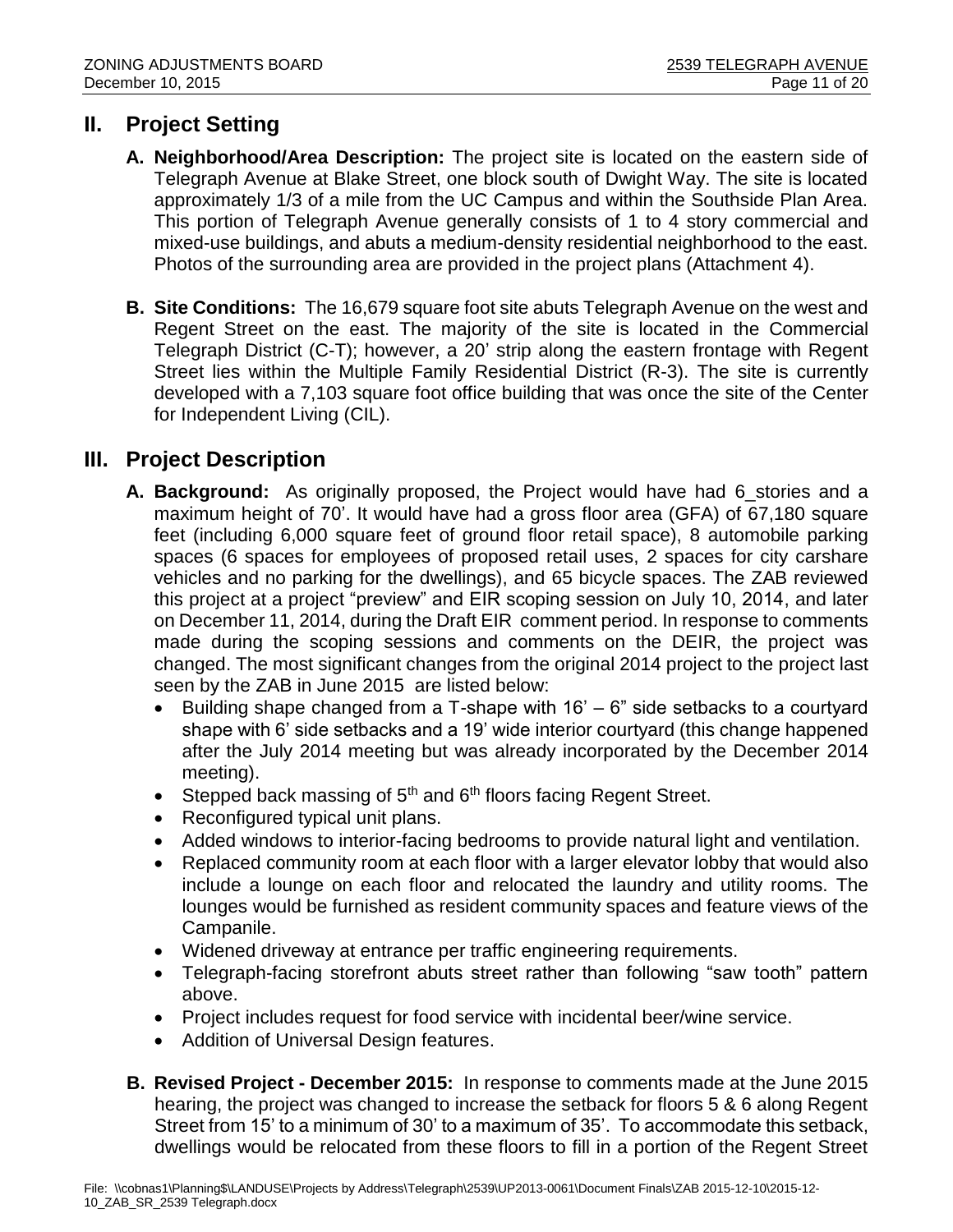setback (see Figure 9 for details). The revised project would also now have more bike parking than before (144 spaces instead of 72) and would provide 3 ADA parking spaces instead of 1. The project would now also have a larger courtyard & trash room.

# **IV. Community Discussion**

**A. Neighbor/Community Outreach:** A pre-application poster was erected by the applicant in November of 2013. Subsequent to submitting the application to the city, the applicant invited interested neighborhood organizations as well as owners and occupants within the vicinity to a project preview meeting on January 30, 2014, which was well attended.

On July 10, 2014 the ZAB conducted a noticed public hearing for a project preview and to receive comments on the scope of the EIR. On December 11, 2014, the ZAB held a noticed public hearing on the Draft EIR. At both meetings, several speakers voiced concerns over the project's height and density of as well as the potential traffic and parking issues.

On November 24, 2015, the City mailed 630 public hearing notices to property owners and occupants within 300' of the site, to interested neighborhood organizations and posted notices within the neighborhood in 3 locations. Comments are attached.

- **B. Design Review Committee:** Starting in July 2014, the DRC reviewed the project over the course of 3 meetings and referred the project to ZAB with a positive recommendation on September 18, 2014 (4-2-0-0; Goring, Edwards- no).
- **C. CEQA:** On June 11, 2015, the ZAB adopted a resolution to Certify the EIR (Attachment 1). To reflect the change to the project described in III.B of this report, the City prepared an Addendum to the EIR, as allowed by *CEQA Guidelines* Section 15164 which states: "The lead agency or a responsible agency shall prepare an addendum to a previously certified EIR if some changes or additions are necessary, but none of the conditions described in Section 15162 calling for preparation of a subsequent EIR have occurred." (See Attachment 2 for Addendum).
- **D. Statement of Overriding Considerations [No change from June 11, 2015 Staff Report]:** Because the EIR identified potential impacts to cultural resources, specifically the demolition of the CIL building and mural, would be significant and unavoidable, pursuant to Public Resources Code Section 21081 and CEQA Guidelines Sections 15091 *et. seq*., the City must balance, as applicable, the economic, legal, social technological and other benefits of a proposed project against its unavoidable environmental risks when determining whether to approve the project (14 C.C.R. 15093(a)).

To approve the project, the ZAB must first adopt a Statement of Overriding Considerations which concludes, based upon substantial evidence in the record before it, that the significant unavoidable impacts related to cultural resources, even after incorporation of all feasible mitigation measures, would be outweighed by the project's benefits and constitute an overriding considerations warranting approval of the project.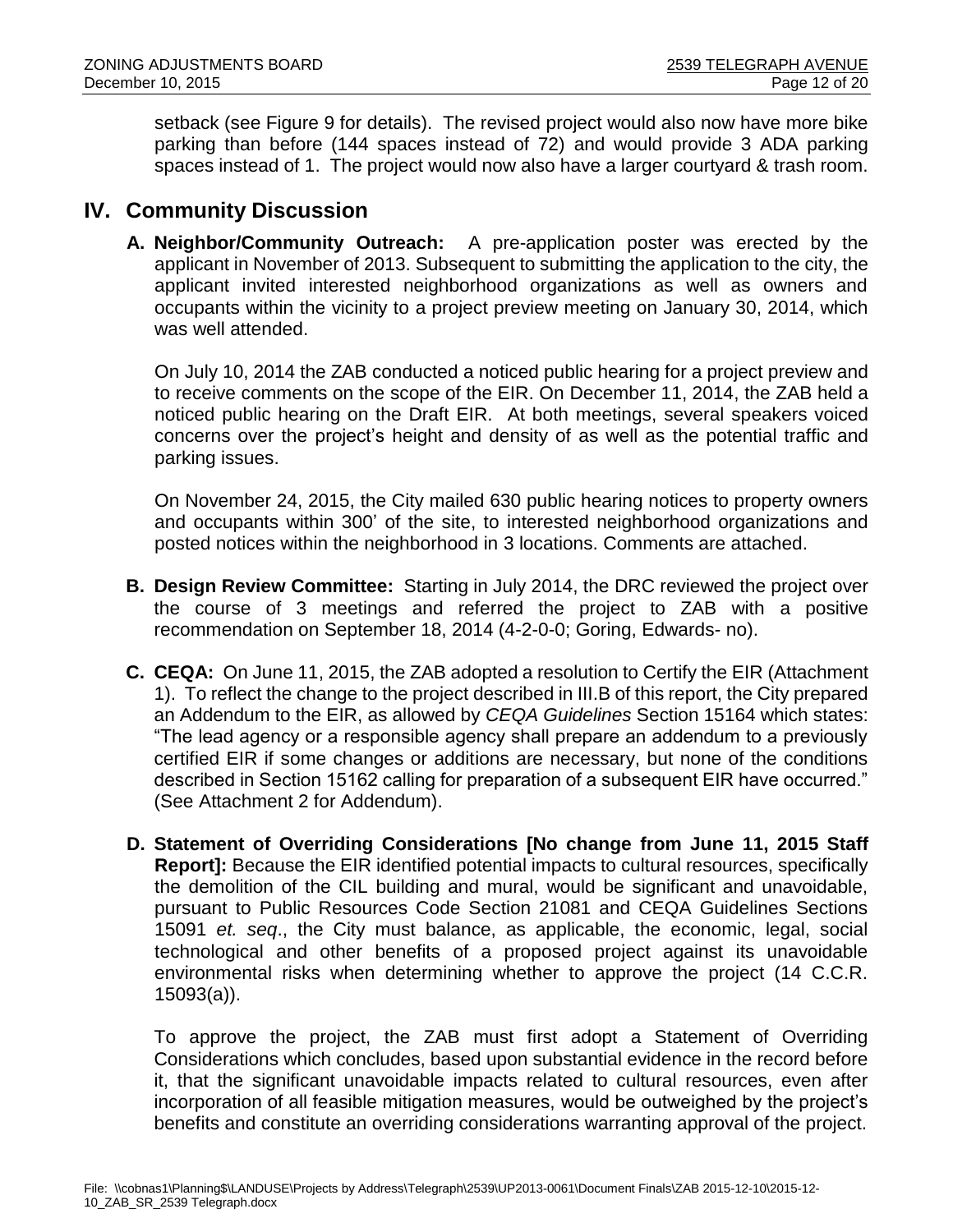Staff has prepared the following points for consideration to provide a basis for a Statement of Overriding Considerations regarding the project's significant and unavoidable impacts:

- 1. The Project would provide infill development on an under-utilized site that embodies principles of sustainable planning and construction.
- 2. The Project would add 70 dwelling units to the City's housing stock, including 6 units that are affordable to very-low income households. This would increase the amount of housing, and affordable housing, in the City, directly advancing objectives and policies of the City's Housing Element including Objective 1, that Berkeley residents should have access to quality housing at a range of prices and rents, and Objective 3, that new housing should be developed to expand housing opportunities in Berkeley to meet the needs of all groups.
- 3. The Project will address State-mandated housing needs by providing 64-market rate units and 6 permanently affordable housing units for very-low income households. The very-low income and market rate units will help the City to satisfy the ABAG Regional Fair Share Housing Needs and are necessary to comply with the State's requirement that the City accommodate its share of regional housing needs, as described in the City's Housing element.
- 4. The Project will attract new retail tenants to Telegraph Avenue through improved retail space and an increase in the potential customer base. This will further Policy LU-14 of the City's Housing Element, which encourages production of mixed-use buildings with housing above retail uses throughout the Commercial (C-T) Subarea, as well as Policy LU-27 which encourages the creation of ground floor commercial areas in new development along Telegraph Avenue.
- 5. The Project will create 140 construction jobs and 25 ongoing jobs.
- 6. The Project will redevelop an underutilized site that was identified as a priority site and would promote the objectives and goals of the Southside Plan.
- 7. The Project will support use of alternative modes of transportation, including public transportation, bicycling, and walking, by constructing a nearly car-free housing development close to jobs, UC, and regional housing needs. This would promote policies of the City's Housing Element, including Policy H-12, to encourage construction of new medium- and high-density housing on major transit corridors in proximity to transit stations consistent with zoning, applicable area plans, design review guidelines, and the Climate Action Plan.
- 8. The Project would increase high density housing in close proximity to alternative forms of transportation. This would further express objectives and policies of the City's General Plan, including Land Use Element, Policy LU-23, to Encourage and maintain zoning that allows greater commercial and residential density and reduced residential parking requirements in areas with above-average transit service; and Transportation Element, Policy T-16, to improve access by increasing proximity of residents to services, goods, and employment centers.
- 9. The Project will increase available housing supply in close proximity to the University of California, furthering express objectives and policies of the City's General Plan, including Housing Element Objective 5, Policy H-21, which encourages and promotes construction of additional housing for students, staff and faculty, within walking distance of the University campus.
- 10.The Project will incorporate Universal Design components into the Project, above and beyond ADA requirements. This would further express policies of the City's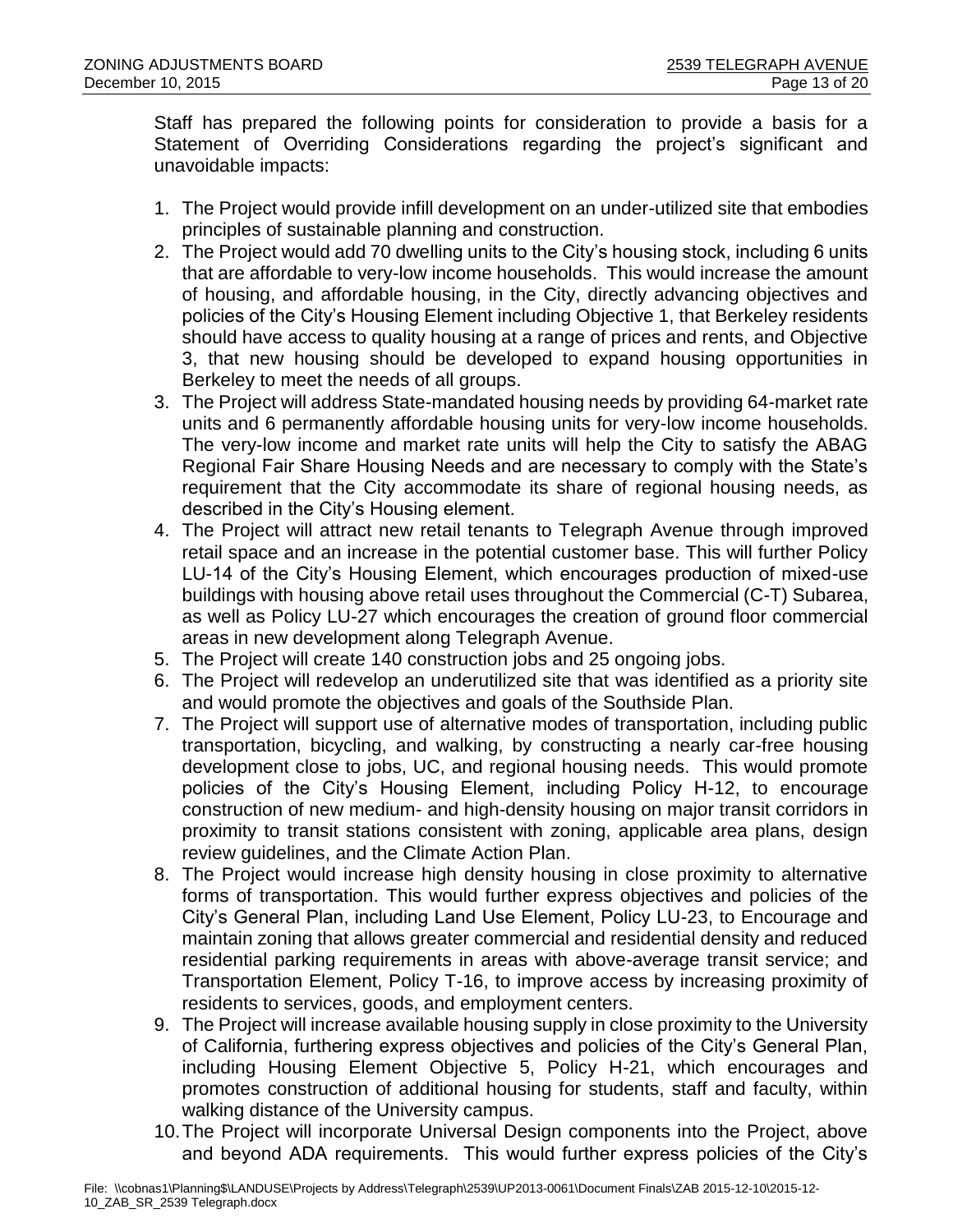Housing Element, including Policy H-24, to exceed California Title 24 Disabled Access Regulations to increase the proportion of housing throughout Berkeley that is accessible or adaptable for use by Berkeley citizens with physical disabilities.

11.The Project will increase the tax revenue from various sources for the City for the first year by an estimated \$52,000 above current levels.

The ZAB must adopt a Statement of Overriding Considerations in order to approve the project.

# **V. State Density Bonus Law**

As noted earlier, because the project includes 6 dwellings that would be affordable to verylow income households, the project is entitled to a density bonus and concessions or incentives under Government Code Section 65915. The City's base project procedures, and the math used to calculate the Density Bonus, are depicted in Table 6, below.

| <b>City of Berkeley</b><br>Step 1                                     |                 | <b>Applicant Statement</b><br>Step 2                                  |                                        | State Law (Cal Gov't Code 65915)<br>Step 3                                 |                                                        |          |                                             |                |                                         |
|-----------------------------------------------------------------------|-----------------|-----------------------------------------------------------------------|----------------------------------------|----------------------------------------------------------------------------|--------------------------------------------------------|----------|---------------------------------------------|----------------|-----------------------------------------|
| <b>City of Berkeley</b><br><b>Base Project</b>                        |                 | <b>Based on the Proposed</b><br>Project                               |                                        | <b>Maximum</b><br><b>Allowable</b><br><b>Residential</b><br><b>Density</b> | <b>Qualifying Units (for this Project)</b><br>65915(f) |          |                                             |                |                                         |
| <b>Residential</b><br><b>Floor Plates</b>                             | <b>Floor</b>    | <b>Residential</b><br><b>Floor Plates</b>                             | <b>Dwellings</b>                       | 65915(f)                                                                   | %VLI                                                   | Raw<br># | <b>Rounded</b><br>up                        | $%$ DB<br>Req. |                                         |
|                                                                       |                 | planner add # here only                                               |                                        |                                                                            |                                                        |          |                                             |                |                                         |
| 1,040                                                                 | 1 <sup>st</sup> | 1,040                                                                 | Total # of<br><b>Dwellings</b>         |                                                                            | 5%                                                     | 2.35     | 3                                           | 20.0%          |                                         |
| 14,238                                                                | 2 <sub>nd</sub> | 12,583                                                                |                                        |                                                                            | 6%                                                     | 2.82     | 3                                           | 22.5%          |                                         |
| 14,238                                                                | 3 <sup>rd</sup> | 12,583                                                                | 70                                     |                                                                            | 7%                                                     | 3.29     | 4                                           | 25.0%          |                                         |
| 13,810                                                                | 4 <sup>th</sup> | 12,583                                                                | Total # of<br>Affordable<br>Dwellings: |                                                                            | 8%                                                     | 3.76     | 4                                           | 27.5%          |                                         |
| $\bf{0}$                                                              | 5 <sup>th</sup> | 9,702                                                                 | 6                                      | Project                                                                    | 9%                                                     | 4.23     | 5                                           | 30.0%          |                                         |
| $\Omega$                                                              | 6 <sup>th</sup> | 9,702                                                                 | Income<br>Level:                       | Qualifies for<br>this bonus                                                | 10%                                                    | 4.7      | 5                                           | 32.5%          |                                         |
| $\bf{0}$                                                              | 7 <sup>th</sup> | $\bf{0}$                                                              | <b>VLI</b>                             |                                                                            | 11%                                                    | 5.17     | 6                                           | 35.0%          |                                         |
|                                                                       |                 |                                                                       |                                        | <b>Results</b>                                                             |                                                        |          |                                             |                |                                         |
| <b>Base</b><br><b>Project</b><br><b>Gross</b>                         | 43,326          | <b>Proposed</b><br><b>Project Gross</b><br><b>Square Feet</b>         | 58,193                                 | <b>Base</b><br>52<br>Project                                               | <b>Bonus</b>                                           | 18.2     | <b>Bonus</b><br>(Rounded)                   | 19             | <b>Total</b><br><b>Units</b>            |
| <b>Square Feet</b>                                                    |                 | <b>Average Unit</b><br>Size:                                          | 831                                    |                                                                            |                                                        |          |                                             |                | 71                                      |
| based on plans submitted<br>by the Applicant, fact<br>checked by City |                 | Total of all proposed floors<br>$(58, 193)$ ; / # of dwellings $(70)$ |                                        | base project<br>(43,326) / avg.<br>unit size (831)<br>(rounded down)       | Base # Units (52)<br>x 35% Bonus                       |          | 35% Bonus<br>(rounded up per<br>65915(f)(5) |                | base units<br>$(52) + DB$<br>Units (19) |

#### **Table 6: Base Project, Density Bonus**

As shown above in Table 6, under the City's density bonus procedures, the project's "base project"<sup>2</sup> was calculated at 52 units and 4 stories. With the applicants' commitment to provide 6 below market rate (BMR) units (11% of the base project), the project qualifies for

 $\overline{a}$  $2$  The "base project" is the project that could be built on the site without any additional Use Permits to expand the building envelope (e.g. through increased height or reduced setbacks) or waive development standards for parking, open space, etc.

File: \\cobnas1\Planning\$\LANDUSE\Projects by Address\Telegraph\2539\UP2013-0061\Document Finals\ZAB 2015-12-10\2015-12- 10\_ZAB\_SR\_2539 Telegraph.docx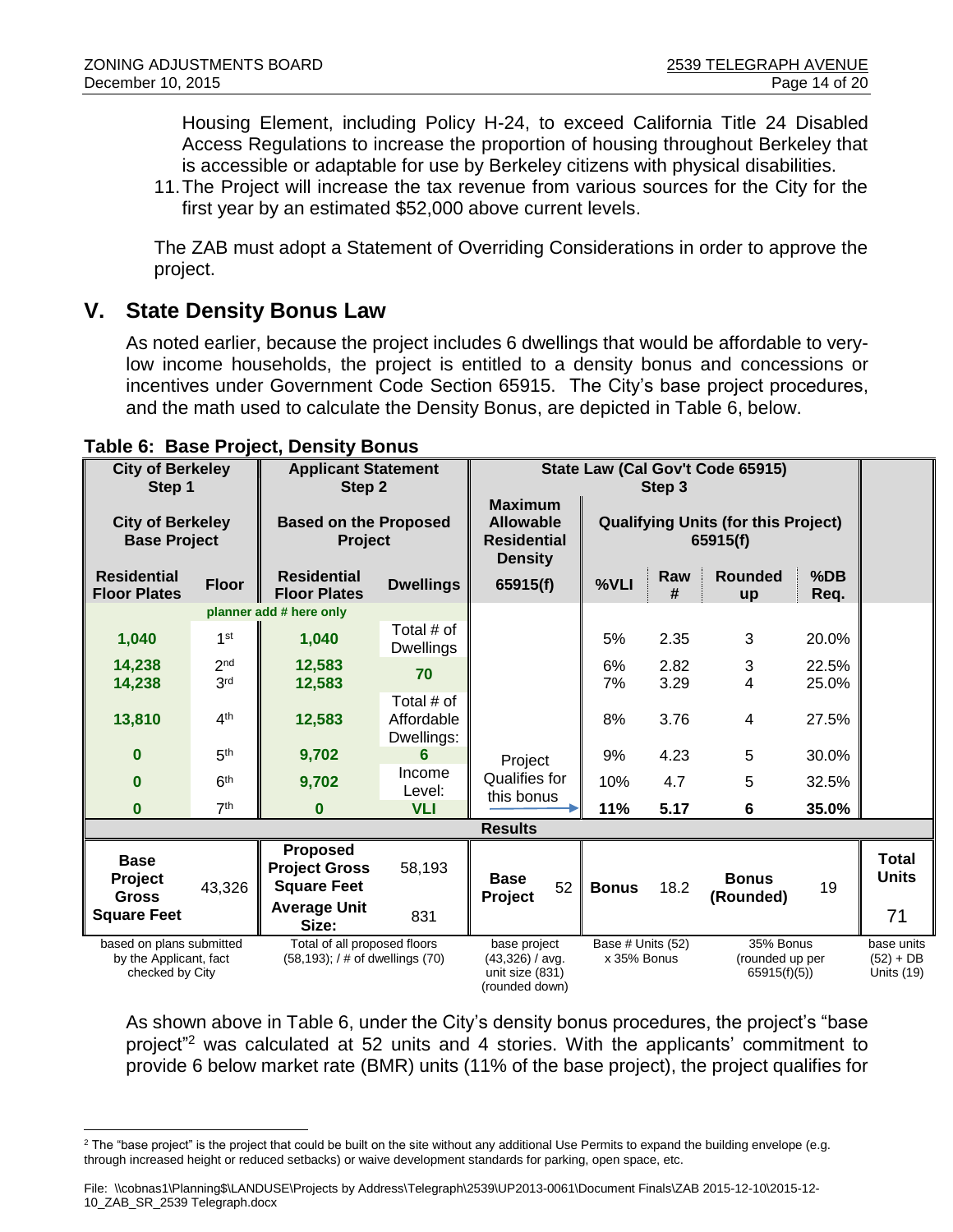a density bonus of 35% percent, or 18 units, which would increase the total allowable units to 71, but the applicant has only requested 70 dwellings.

The bonus could *fit* within 5 floors and be entirely within the C-T District, but as described in Section III.A of this report, the design was changed in 2014 at the request of the City to accommodate the central courtyard. This required the location of units on a  $6<sup>th</sup>$  floor. Later, at the request of the ZAB in June 2015, the design was changed again to provide a greater setback for the 5<sup>th</sup> and 6<sup>th</sup> Floors. The direction provided by the City now requires the location of units on a 6<sup>th</sup> Floor and along Regent Street. Figure 10 provides a graphic depiction of the evolution of the design to show how the applicant revised the project to respond to direction from the City.

**Figure 10: Base Project and Density Bonus Diagrams – December 2015**



Pursuant to Government Section 65915(d), the applicants have requested the following concession or incentives under Government Section 65915(d):

 Reduce the R-3 District residential parking requirement from 9 required spaces to 3 spaces to allow for 6 spaces to be used by any tenant or occupant of the building.

To accommodate the density bonus that is required for this project, the applicant has requested the following waivers/modifications:

- To exceed the height/story limit of 50'/4 stories to propose 70'/6 stories in the C-T District:
- To exceed the height/story limit of 35'/3 stories to propose 41'6"/4 stories in the R-3 District:
- To reduce the minimum interior sideyard setback from 4' to 0' in the R-3 District;
- To exceed the maximum allowable lot coverage limit of 35% in the R-3 District, and
- To reduce the minimum setback from Regent Street from 15' to 2' in the R-3 District.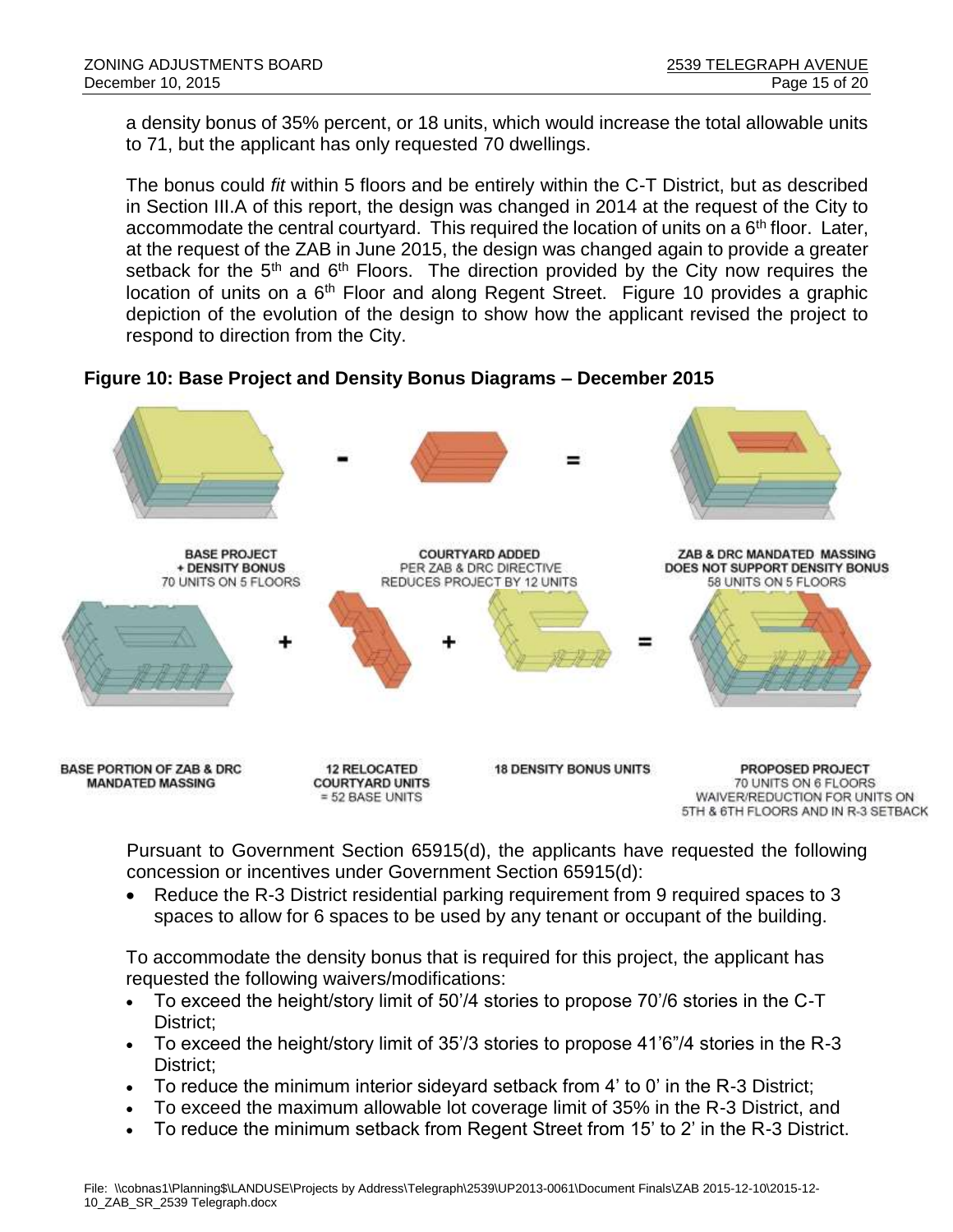# **VI. General Plan and Zoning Ordinance Conformance**

**A. Demolition of Existing Building [No change from June 11, 2015 Staff Report]:** Following the referral to the LPC, BMC Section 23C.08.050.D allows the Zoning Adjustments Board to approve the Use Permit for demolition of the structure if the Board makes certain findings, including a finding that the demolition would not be materially detrimental to the commercial needs and public interest of any affected neighborhood or the City and a finding that the demolition is required to allow a proposed new building or new use.

Staff believes that the ZAB can find that the demolition of the structure would not be materially detrimental to the commercial needs of the neighborhood or the City, because the proposed building would provide replacement floor area with food service or retail uses within a mixed-use building that is designed to provide services to residents in the immediate vicinity. The Board can also find that the demolition is required in order to allow the proposed new mixed-use project to be built.

For the reasons stated above, Staff believes that the Board may grant a Use permit for demolition of the existing structure under BMC Section 23C.08.050.D. Project approval includes a condition of approval to ensure that the demolition of the existing buildings would not occur until complete construction plans are submitted to the City for the replacement building.

- **B. Mixed-Use Project with over 1,500 Square Feet of Floor Area [No change from June 11, 2015 Staff Report]:** BMC Sections 23E.56.030.A and 23E.56.050.A.2 allow mixed-use development in the C-T District, but require approval of a Use Permit, subject to the Board making a finding of Non Detriment, and the findings noted in Section 23E.56.090.B of the Zoning Ordinance. The Board may rely on these findings to consider the building as a whole (specific features of this project are addressed later in this report). In order to approve these Use Permits, the Board must find that a proposed use or structure must:
	- 1. Be compatible with the purposes of the District;
	- 2. Encourage and maintain the present street frontage of the District, will not interfere with the continuity of retail or compatible service facilities at the ground level and will not interrupt a continuous wall of building facades;
	- 3. Be compatible in design and character with the District and the adjacent residential neighborhoods; and
	- 4. Not generate traffic or parking demand significantly beyond the capacity of the Commercial District or significantly increase impacts on adjacent residential neighborhoods.

The required findings are evaluated as follows:

*BMC §23E.56.090.B.1 requires that the project be compatible with the purposes of the District:*

Staff Analysis: The project would include 70 housing units (including 6 affordable dwellings) and ground floor commercial within walking distance of the University of California and is located in an area that is well served by transit, including the rapid bus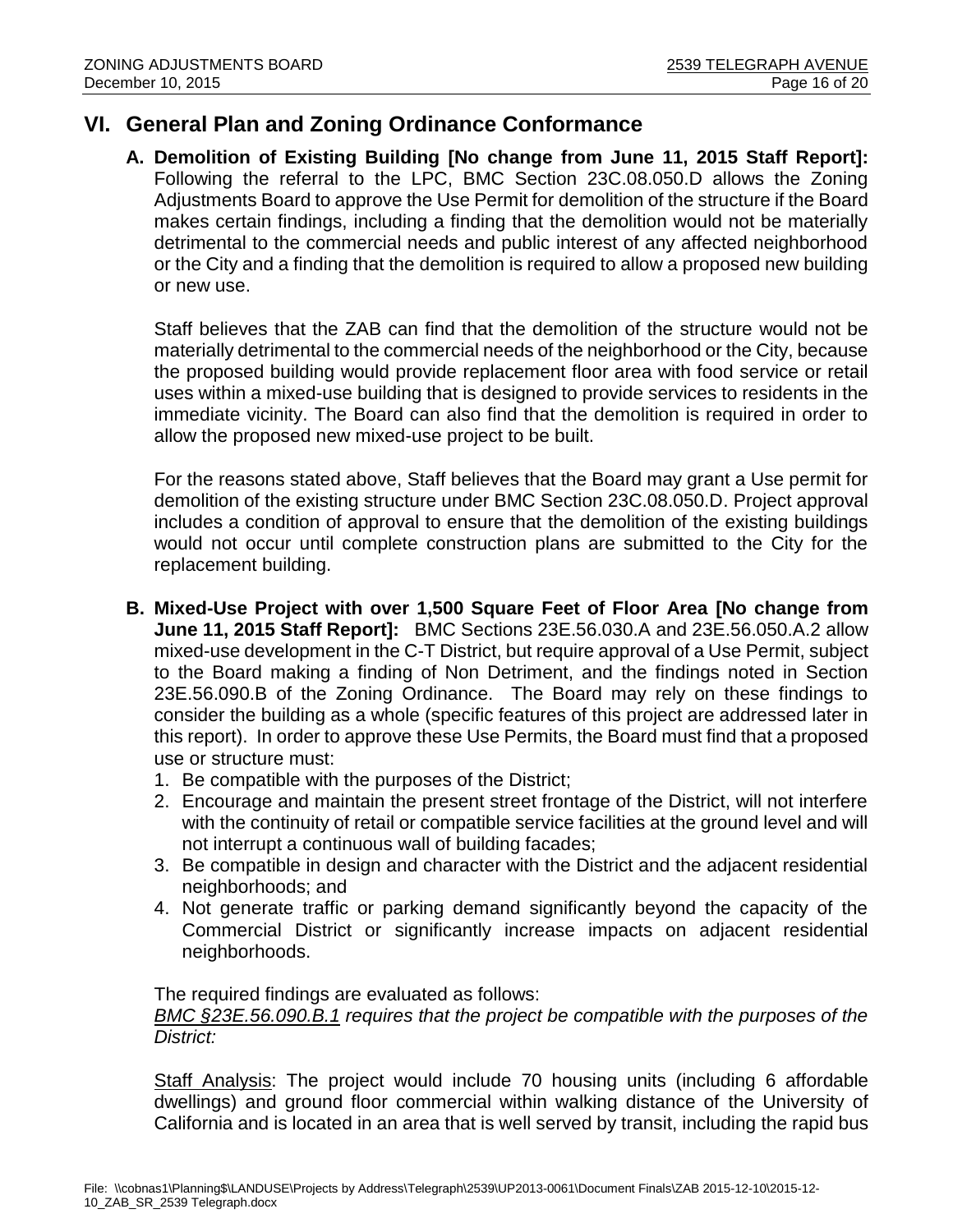line on Telegraph Avenue and the Downtown Berkeley BART stations within 1 mile of the site.

The project would further the purposes of the district in that it would create additional housing, and affordable housing, in the District for those who work or study nearby in a new mixed-use building. The project includes ground floor commercial that would cater to the needs of the District's population, especially the University population and the surrounding resident population. The project would also provide pedestrian-oriented uses within a new building with glass storefronts, pedestrian-scaled lighting along the sidewalk and r-o-w improvements to include new sidewalks and street trees.

The project would further General Plan *Policy H-19–Regional Housing Needs* by including housing to help the City attain the fair share housing goal established by ABAG's Regional Housing Needs Determination for Berkeley. The project would advance the objectives and policies of the City's Housing Element, including Objective 1, that Berkeley residents should have access to quality housing at a range of prices and rents, and Objective 3, that new housing should be developed to expand housing opportunities in Berkeley to meet the needs of all groups.

For these reasons, staff believes that the project is consistent with Finding 23E.56.090.B.1.

*BMC §23E.56.090.B.2 requires that the project encourage and maintain the present street frontage of the District, not interfere with the continuity of retail or compatible service facilities at the ground level and not interrupt a continuous wall of building facades and BMC §23E.56.090.B.3 requires that the project be compatible in design and character with the District and the adjacent residential neighborhoods*

Staff Analysis: With 6 stories along Telegraph Avenue (five residential stories above commercial) and 5 stories along Regent Street, the project would reinforce the City's effort to redevelop underutilized sites in a way that would increase the quality of the built environment and provide new housing and commercial opportunities, while providing an appropriate transition to medium density residential districts to the east. Doing so would further General Plan *Policy UD-24–Area Character* which calls for 'new construction and alterations to ensure that they are truly compatible with and, where feasible, reinforce the desirable design characteristics of the particular area they are in." DRC's positive recommendation regarding the design demonstrates that the project is compatible with the adjacent commercial and residential development. For these reasons, staff believes that the project is consistent with Findings 23E.56.090.B.2 & 3.

*BMC §23E.56.090.B.4 requires that the project not generate traffic or parking demand significantly beyond the capacity of the Commercial District or significantly increase impacts on adjacent residential neighborhoods*

Staff Analysis: A trip generation analysis was prepared to evaluate additional traffic generated from the proposed Project (See Infill Initial Study Checklist in Draft EIR, Appendix A Item 16). This analysis concluded that the project would add no more than 17 peak hour trips, which is approximately 1 trip every 3 minutes. The City's Traffic Engineer determined that the number of additional trips that would be added to the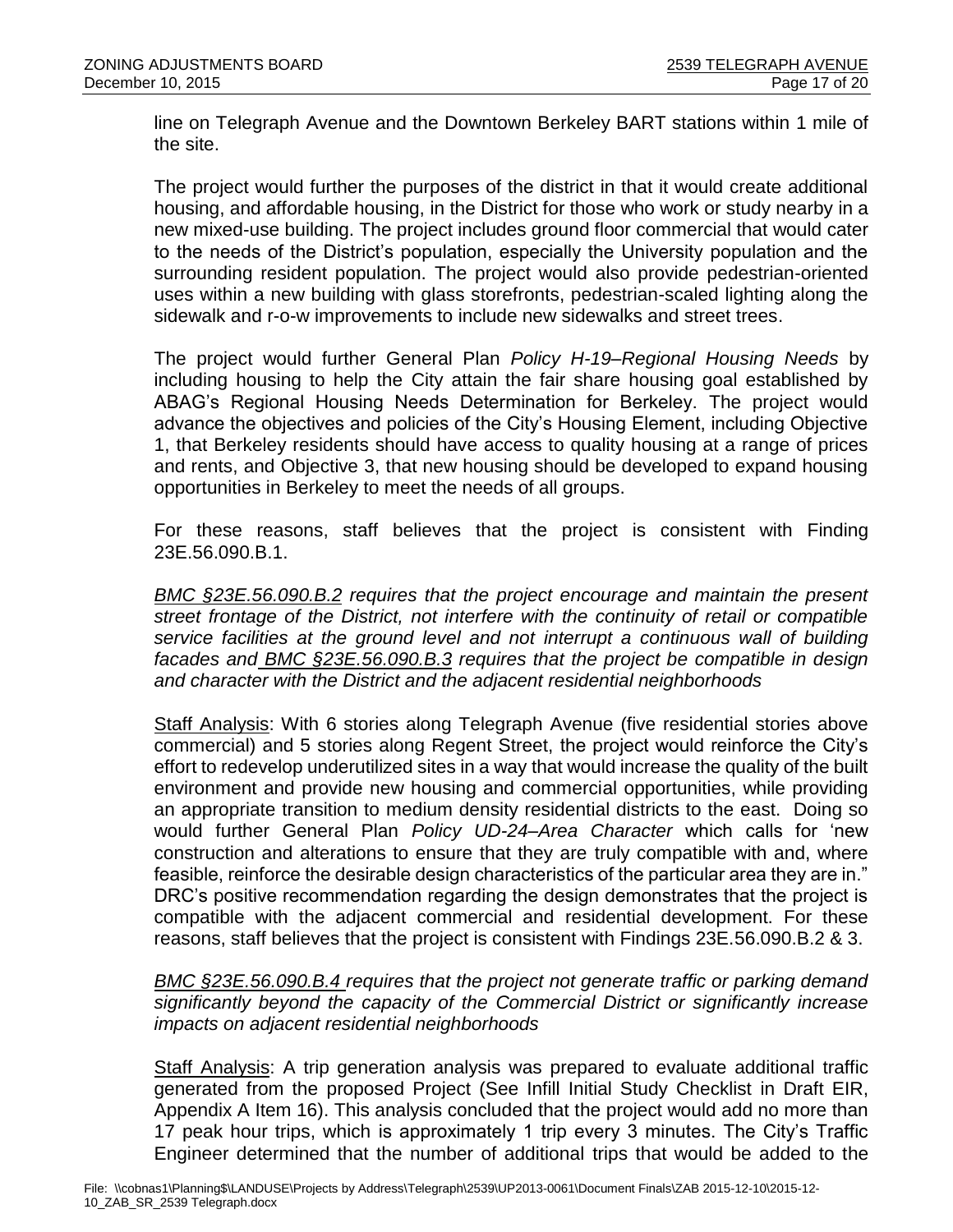roadway system by the project is negligible and thus would not worsen the traffic conditions along nearby roadways and intersections.

In addition to the trip generation analysis noted above, the project is located within 1 mile of the Downtown Berkeley BART station and is in an area served by several bus and shuttle lines including: AC Transit lines 1, 1R, 51B, 49A; the Berkeley Shuttle service (BEAR Transit); and the Lawrence Berkeley National Laboratory Shuttle service. The construction of 70 new dwelling units in an area with above-average transit service would help further General Plan *Policy LU-23–Transit-Oriented Development* that encourages greater commercial and residential density in areas well served by public transportation, and *Policy T-16-- Access by Proximity*, that encourages improved access by increasing proximity of residents to services, goods, and employment centers.

For the reasons stated above, Staff believes that the Board may grant a Use Permit under BMC Sections 23E.56.030 and 23E.56.050.A.

**C. Rooftop Projections [No substantive change from June 11, 2015 Staff Report]:**  BMC Section 23E.04.020.C allows building projections to exceed the maximum height limit subject to approval of an Administrative Use Permit.

Staff Analysis: The project proposes penthouse structures for stairwells and elevator mechanical equipment, as well as a decorative metal cornice architectural element; all of these features would exceed the 70' average height of the building, the tallest being the elevator penthouse located on the northwest side of the structure, which would extend to 82'-6". The elevator penthouse would extend above the roof to accommodate the elevators and stairway access to the rooftop usable open space. The projections are relatively small in nature and would not change the overall massing and character of the building. Additionally, the projections have been reviewed by the DRC for conformance with design guidelines. Consistent with 23E.04.020.C, the combined total of the rooftop projections would be less than 15 percent of the average floor are of the building.

Staff believes that because the rooftop projections would not be habitable and because the combined floor area of the projections represent less than 15% of the average floor area of the building the Board may grant a Use Permit under 23E.04.020.C.

**D. Reduce the side yard setback adjacent to the R-3 District below 5 '[No substantive change from June 11, 2015 Staff Report]:** BMC Section 23E.04.050.E allows a reduction in the minimum 5 foot setback adjacent to a residential district if the Board finds that such smaller yard would provide greater privacy or improved amenity to a lot in the residential District.

Staff Analysis: The portion of the project within the Commercial District that abuts the adjacent R-3 District, is roughly 45' along the north property line, and is roughly 80' along the south property line. The project would provide no setback at the podium level along the northern and southern property lines, whereas 5' is required. All floors above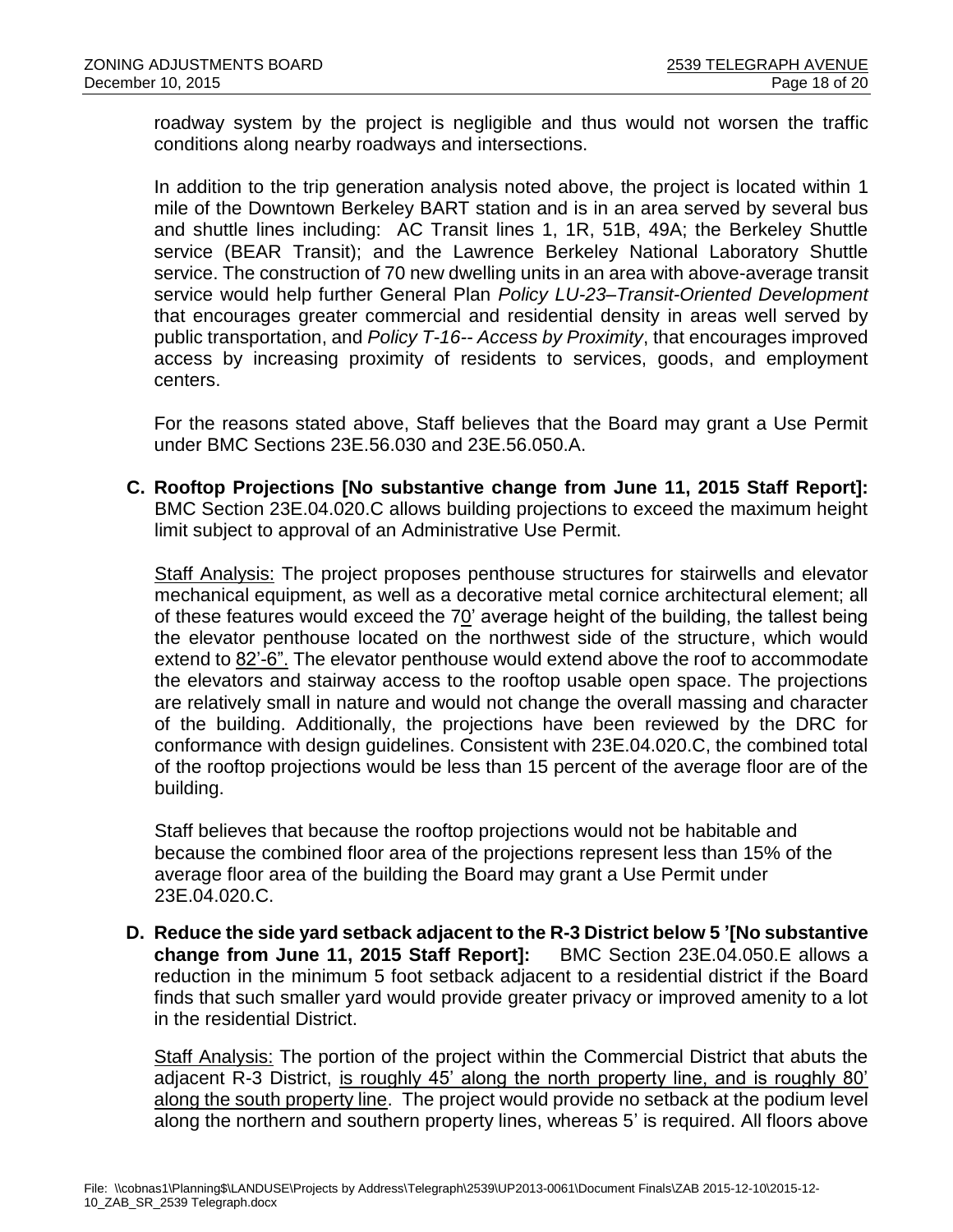the podium would be setback from the side property lines by 6'6" - 9' and screening would be provided to aid in privacy concerns.

Because the reduction in the setback is only at the podium level, and the height of the podium at this point would be 8' from grade and no windows are included at that level, the reduction would not create significant privacy concerns for the adjacent residences.

**E. Exceed Quota and Floor Area Limit Quick Service Restaurant [No substantive change from June 11, 2015 Staff Report]:** BMC Section 23E.56.040.B limits the total number of quick service restaurants in the C-T District to 30, and the floor area of each such restaurant to 1,500 square feet, although these limits may be exceeded with a Use Permit. In order to allow these limitations to be exceeded, the ZAB must find that "granting an exception will result in enhancement of the purposes of the District", in addition to a second finding regarding parking and transportation impacts, which is discussed in the Section VII.B, above

Staff Analysis: The project may include up to 5,219 square feet of quick service restaurant with incidental beer and wine. The applicant has asked for flexibility in the sizing and the type of food service to help ensure that there is adequate space to attract a viable tenant.

Staff believes that granting the permit would further the purposes of the district in that the quick service restaurant would satisfy the demand for relatively fast, affordable food by University students and staff, and residents of the surrounding neighborhoods as well as the residents of the newly constructed mixed-use building. The addition of a quick service restaurant at this location would help reinforce the pedestrian orientation of the District by allowing a café-type use at a location that is served by multiple modes of transit and in a relatively dense neighborhood. The project would further General Plan policies *LU-1 Community Character, LU-7 Neighborhood Quality of life, LU-13 Basics Goods and Services* which encourage development that maintains the unique character of Berkeley while ensuring that neighborhoods are well served by commercial districts.

Project approval would include standard conditions of approval to ensure that the operation of the quick service restaurant does not cause detriment.

**F. Full Service Restaurant [No change from June 11, 2015 Staff Report]:** Per Section 23E.56.030, the establishment of a full service restaurant greater than 1,500 square feet requires an Administrative Use Permit and is subject to the finding that the use is compatible with the purposes of the C-T District. There is no size or numerical (quota) limit for full service restaurants in the C-T District.

Staff Analysis: Staff believes that granting the permit would enhance the purposes of the district in that the full service restaurant would satisfy the demand for full service, sit-down environment not often found in the C-T District. The food service would provide greater variety of dining options for residences within the proposed mixed-use building as well as those residents already living in the area. The full service restaurant would help to activate a pedestrian presence at the base of the building, and help to create a mix of uses on the block. The project would further General Plan policies *LU-1 Community Character, LU-7 Neighborhood Quality of life, LU-13 Basics Goods and*